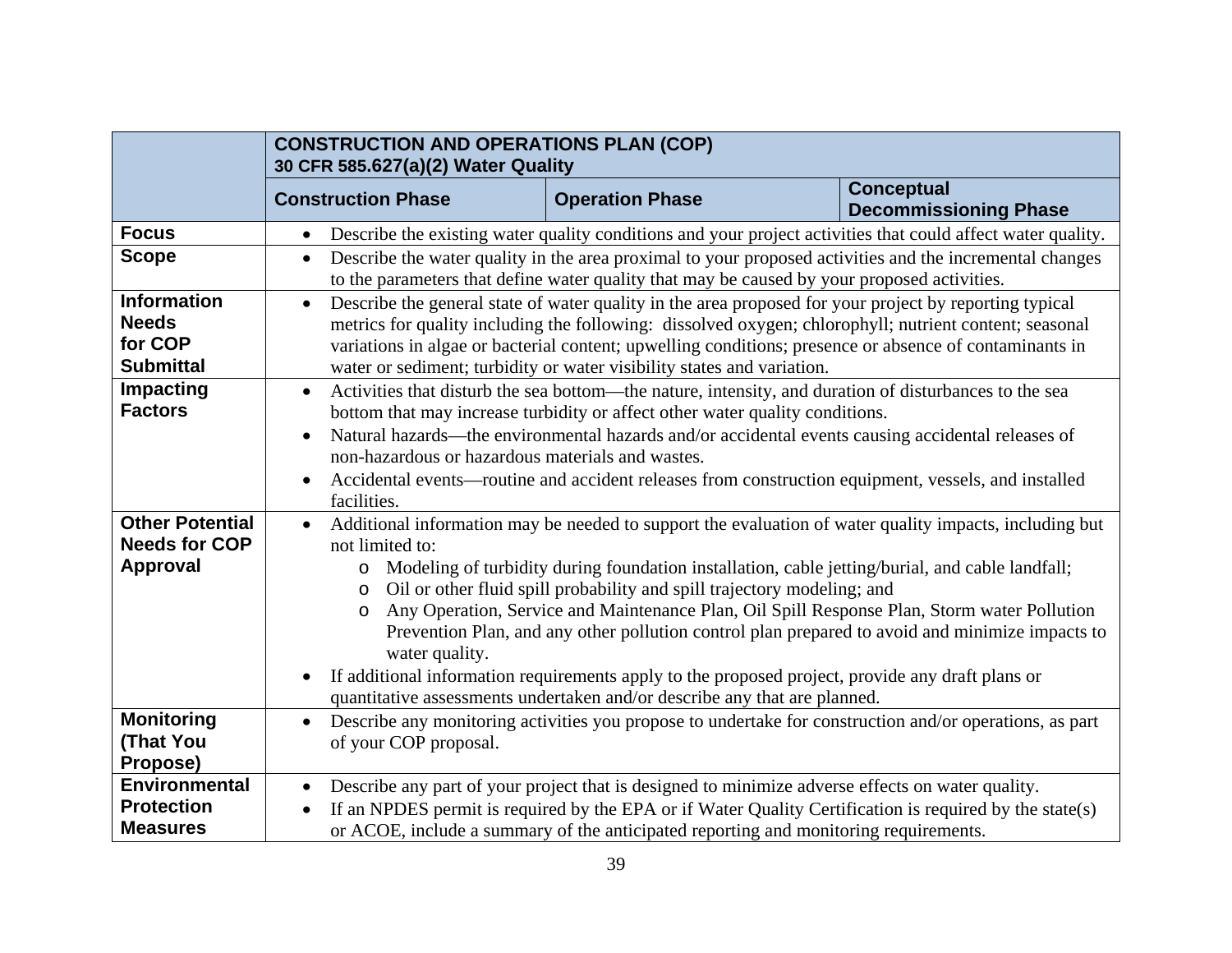| (That You              |                                                                                                                |
|------------------------|----------------------------------------------------------------------------------------------------------------|
| Propose)               |                                                                                                                |
| <b>Presentation of</b> | • Provide succinct narratives by topic, at a level of detail appropriate to the scale of the impacts that each |
| <b>Results</b>         | category of proposed activities may cause. Provide report(s) that present the methods used, results of,        |
|                        | and conclusions reached by any numerical modeling performed.                                                   |
|                        | Include data/information in tables where appropriate.                                                          |
|                        | Include maps or tables where appropriate.                                                                      |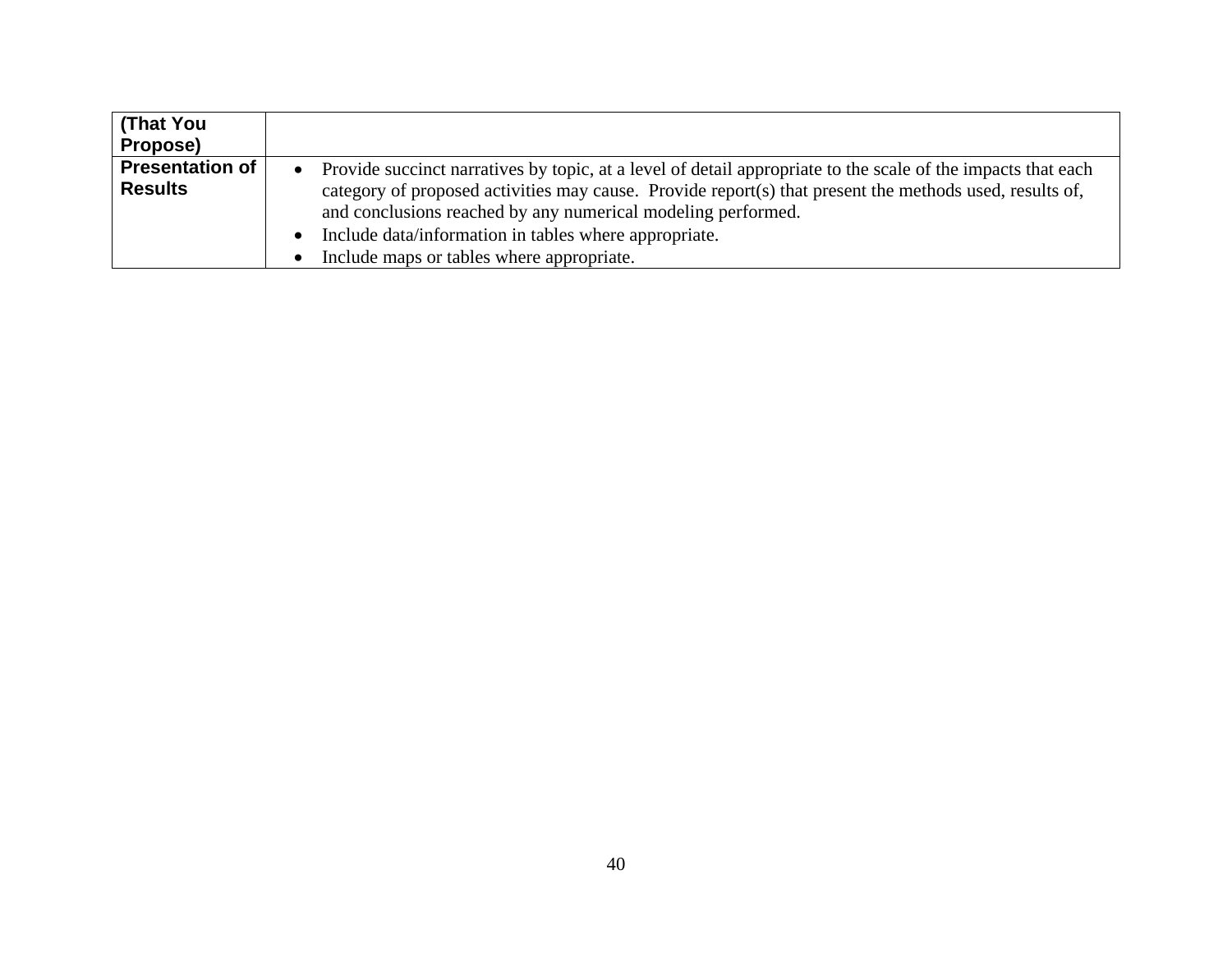|                                                                   | <b>CONSTRUCTION AND OPERATIONS PLAN (COP)</b><br>§ 585.627(a)(3) Biological Resources*                                                                                                                                                                                                                                                                                                                                                                                                                                                                                  |                        |                                                                                                                                                                                                                                                                                                                                                                                                                                                                                                                                                                                                                                                                                                                                                                                                                                                                                                                                                                                                                                                                                                                                                                                                         |
|-------------------------------------------------------------------|-------------------------------------------------------------------------------------------------------------------------------------------------------------------------------------------------------------------------------------------------------------------------------------------------------------------------------------------------------------------------------------------------------------------------------------------------------------------------------------------------------------------------------------------------------------------------|------------------------|---------------------------------------------------------------------------------------------------------------------------------------------------------------------------------------------------------------------------------------------------------------------------------------------------------------------------------------------------------------------------------------------------------------------------------------------------------------------------------------------------------------------------------------------------------------------------------------------------------------------------------------------------------------------------------------------------------------------------------------------------------------------------------------------------------------------------------------------------------------------------------------------------------------------------------------------------------------------------------------------------------------------------------------------------------------------------------------------------------------------------------------------------------------------------------------------------------|
|                                                                   | <b>Construction Phase</b>                                                                                                                                                                                                                                                                                                                                                                                                                                                                                                                                               | <b>Operation Phase</b> | <b>Conceptual</b><br>Decommissioning Phase*                                                                                                                                                                                                                                                                                                                                                                                                                                                                                                                                                                                                                                                                                                                                                                                                                                                                                                                                                                                                                                                                                                                                                             |
| <b>Focus</b>                                                      | Describe the nature and extent of biological resources that may be affected by activities proposed in<br>$\bullet$<br>your COP, along with the nature and extent to which your activities will affect such resources.                                                                                                                                                                                                                                                                                                                                                   |                        |                                                                                                                                                                                                                                                                                                                                                                                                                                                                                                                                                                                                                                                                                                                                                                                                                                                                                                                                                                                                                                                                                                                                                                                                         |
| <b>Scope</b>                                                      | Include site-specific descriptions of species with potential impacting factors that may result from your<br>$\bullet$<br>proposed activities.                                                                                                                                                                                                                                                                                                                                                                                                                           |                        |                                                                                                                                                                                                                                                                                                                                                                                                                                                                                                                                                                                                                                                                                                                                                                                                                                                                                                                                                                                                                                                                                                                                                                                                         |
| <b>Information</b><br><b>Needs</b><br>for COP<br><b>Submittal</b> | Identify and describe coastal sandy and rocky intertidal, dune, wetland and marsh species and habitats<br>$\bullet$<br>that may be disturbed by proposed activities or reasonable extensions of your project—such as<br>construction of transmission lines and facilities + that could be impacted by accidental spills, discharges<br>or collisions.<br>Conduct a survey in accordance with BOFM's Guidelines for Providing Benthic Habitat Survey<br>$\bullet$<br>Information for Renewable Energy Development on the Atlantic Outer Continental Shelf Pursuant to 30 |                        |                                                                                                                                                                                                                                                                                                                                                                                                                                                                                                                                                                                                                                                                                                                                                                                                                                                                                                                                                                                                                                                                                                                                                                                                         |
| Impacting<br><b>Factors</b>                                       | CFR Part 585.<br>$\bullet$<br>are relevant to biological resources;<br>$\bullet$<br>attenuation path calculations for transmission loss, if applicable.<br>$\bullet$<br>areas of both steady and/or flashing lighting if used.<br>$\bullet$<br>facilities.<br>$\bullet$<br>locations of proposed structures, as well as any other proposed activities.<br>$\bullet$<br>support/construction vessel activities).<br>$\bullet$                                                                                                                                            |                        | Activities that disturb the sea bottom-indicate maximum area of sea bottom disturbed as a result of<br>your activities and a description of the duration and intensity of disturbance and how those disturbances<br>Activities that introduce sound into the environment—characterize the sound produced in both air and<br>water. Include source level and frequency of each anthropogenic source and the expected sound<br>Activities that result in changes to ambient lighting—report the type, duration, and intensity of lighting<br>at your facilities during construction, operations, and conceptual decommissioning activities. Annotate<br>Activities that result in changes to ambient electromagnetic fields (EMF) including testing, operations,<br>and decommissioning—report the type, duration, and intensity of EMF-producing activities at your<br>Activities that may displace biological resources—describe vessel traffic patterns through all phases and<br>Activities that may result in direct injury or death of biological resources (e.g., turbine operations,<br>Accidental events—describe possible accidental events, such as materials or fuel spills and ship strikes. |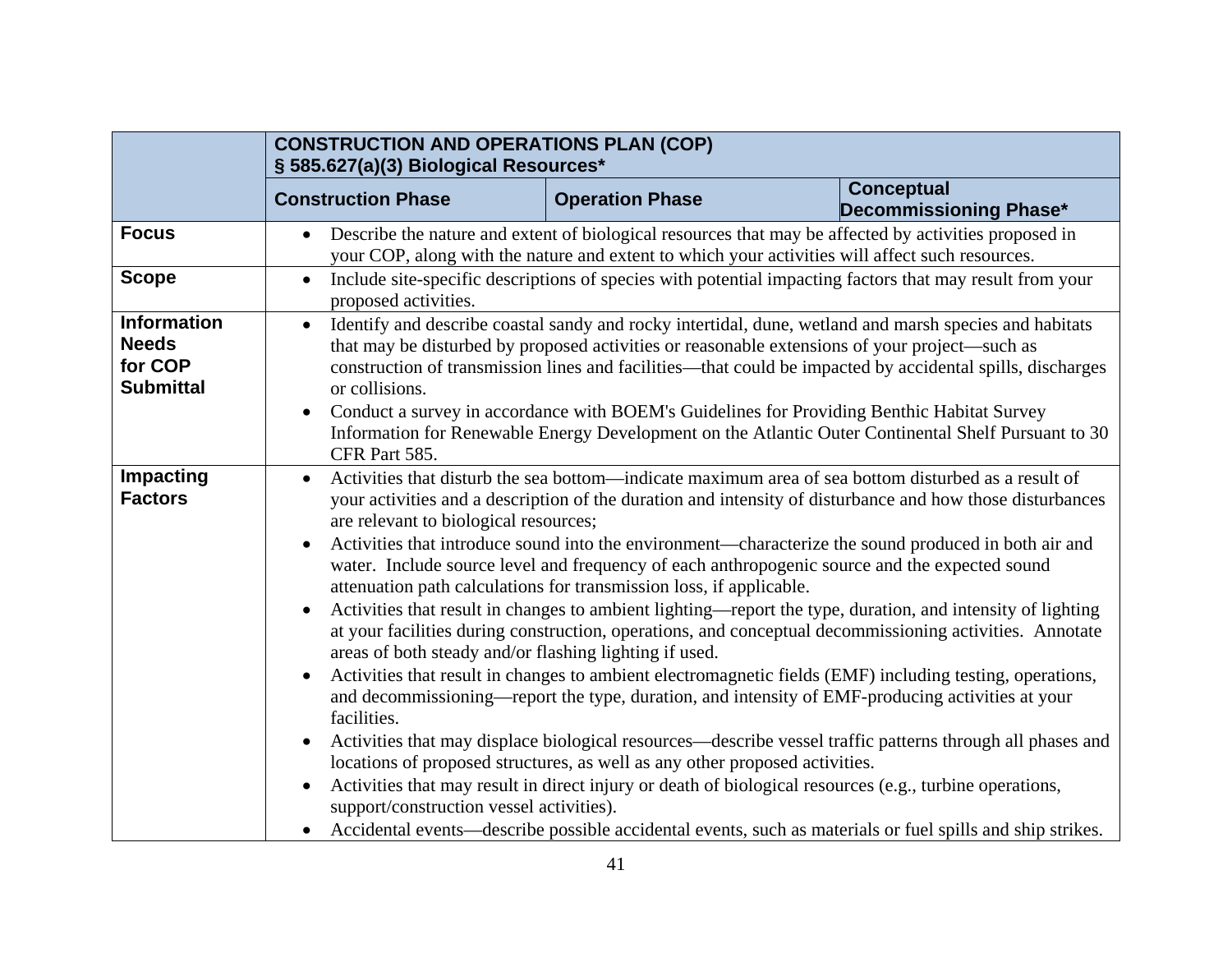|                                                            | <b>CONSTRUCTION AND OPERATIONS PLAN (COP)</b><br>§ 585.627(a)(3) Biological Resources*                                                                                                |                                                                                                        |                                                                                                                                                                                                                                |
|------------------------------------------------------------|---------------------------------------------------------------------------------------------------------------------------------------------------------------------------------------|--------------------------------------------------------------------------------------------------------|--------------------------------------------------------------------------------------------------------------------------------------------------------------------------------------------------------------------------------|
|                                                            | <b>Construction Phase</b>                                                                                                                                                             | <b>Operation Phase</b>                                                                                 | <b>Conceptual</b><br>Decommissioning Phase*                                                                                                                                                                                    |
| <b>Other Potential</b><br><b>Needs for COP</b><br>Approval | $\bullet$                                                                                                                                                                             | required. These may include, but are not limited to, the following:                                    | In lieu of direct observations, modeling of impact-producing factors on biological resources may be                                                                                                                            |
|                                                            | 1) Sound dispersion models;<br>EMF models;<br>2)<br>Materials and fuel spill modeling;<br>3)<br>Collision hazard and risk modeling; and<br>4)<br>Species distribution modeling.<br>5) |                                                                                                        |                                                                                                                                                                                                                                |
| <b>Research</b>                                            | $\bullet$                                                                                                                                                                             |                                                                                                        | Describe any research and/or monitoring activities you propose to undertake for construction and/or                                                                                                                            |
| and/or                                                     |                                                                                                                                                                                       |                                                                                                        | operations, as part of your COP proposal. These activities may include plans to monitor and evaluate                                                                                                                           |
| <b>Monitoring</b>                                          | the results of mitigation over time to ensure that the intended outcomes are achieved.                                                                                                |                                                                                                        |                                                                                                                                                                                                                                |
| (That You                                                  |                                                                                                                                                                                       |                                                                                                        |                                                                                                                                                                                                                                |
| Propose)                                                   |                                                                                                                                                                                       |                                                                                                        |                                                                                                                                                                                                                                |
| <b>Environmental</b>                                       | $\bullet$                                                                                                                                                                             |                                                                                                        | Describe environmental protection measures that are proposed that are designed to minimize adverse                                                                                                                             |
| <b>Protection</b>                                          | effects on biological resources.                                                                                                                                                      |                                                                                                        |                                                                                                                                                                                                                                |
| <b>Measures</b>                                            |                                                                                                                                                                                       |                                                                                                        |                                                                                                                                                                                                                                |
| (That You                                                  | **Note that additional mitigation measures may be required for approval of your COP. These may be                                                                                     |                                                                                                        |                                                                                                                                                                                                                                |
| Propose)                                                   |                                                                                                                                                                                       |                                                                                                        | developed through scoping and consultations with other stakeholders and state and federal resource agencies.                                                                                                                   |
| <b>Presentation of</b>                                     | $\bullet$                                                                                                                                                                             | Provide a succinct narrative by topic with a level of detail that is proportionate to the scale of the |                                                                                                                                                                                                                                |
| <b>Results</b>                                             | activities you propose.                                                                                                                                                               |                                                                                                        |                                                                                                                                                                                                                                |
|                                                            |                                                                                                                                                                                       | Include species and impact factor tables where appropriate.                                            |                                                                                                                                                                                                                                |
|                                                            | Include maps where appropriate.<br>$\bullet$                                                                                                                                          |                                                                                                        |                                                                                                                                                                                                                                |
|                                                            | species.                                                                                                                                                                              |                                                                                                        | * You may combine the information provided for biological resources, threatened and endangered species, and<br>sensitive biological resources and habitats into an integrated section, provided you clearly indicate protected |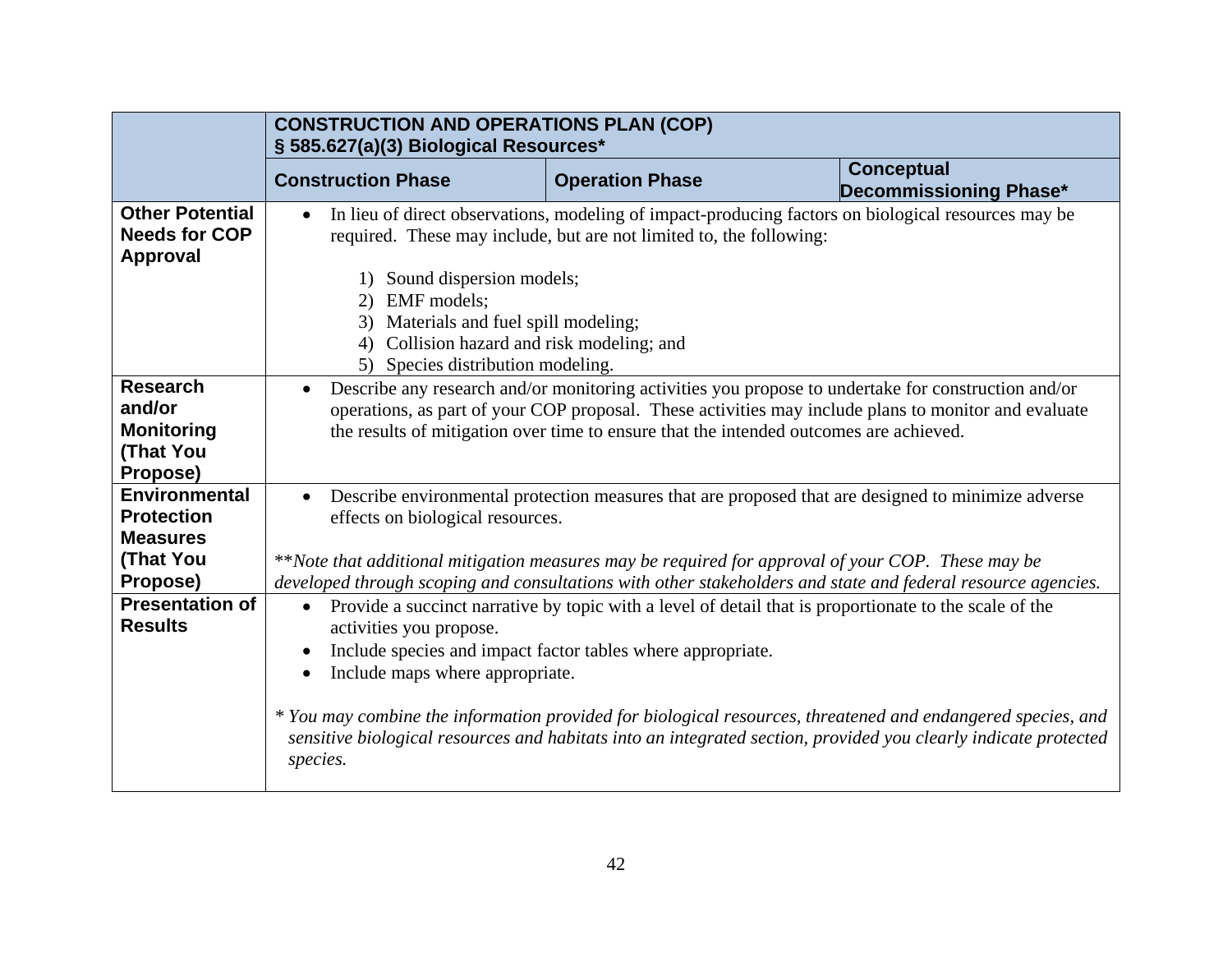|                                                                   | <b>CONSTRUCTION AND OPERATIONS PLAN (COP)</b><br>30 CFR 585.627(b)(4) Threatened and Endangered Species*                                                                                                                                                             |                        |                                                                                                                                                                                                                                                                                                                                                                                                                                                                                                                                                                                                                                                                                                                                                                                                                                                                                                                                                                                                                                                                                                                                                                                                                        |
|-------------------------------------------------------------------|----------------------------------------------------------------------------------------------------------------------------------------------------------------------------------------------------------------------------------------------------------------------|------------------------|------------------------------------------------------------------------------------------------------------------------------------------------------------------------------------------------------------------------------------------------------------------------------------------------------------------------------------------------------------------------------------------------------------------------------------------------------------------------------------------------------------------------------------------------------------------------------------------------------------------------------------------------------------------------------------------------------------------------------------------------------------------------------------------------------------------------------------------------------------------------------------------------------------------------------------------------------------------------------------------------------------------------------------------------------------------------------------------------------------------------------------------------------------------------------------------------------------------------|
|                                                                   | <b>Construction Phase</b>                                                                                                                                                                                                                                            | <b>Operation Phase</b> | <b>Conceptual</b><br>Decommissioning Phase*                                                                                                                                                                                                                                                                                                                                                                                                                                                                                                                                                                                                                                                                                                                                                                                                                                                                                                                                                                                                                                                                                                                                                                            |
| <b>Focus</b>                                                      | may be affected by activities proposed in your COP.                                                                                                                                                                                                                  |                        | Describe the nature and extent of threatened, endangered, and candidate species for ESA listing that                                                                                                                                                                                                                                                                                                                                                                                                                                                                                                                                                                                                                                                                                                                                                                                                                                                                                                                                                                                                                                                                                                                   |
| <b>Scope</b>                                                      | $\bullet$<br>proposed activities.                                                                                                                                                                                                                                    |                        | Include site-specific descriptions of species and potential impacting factors that may result from your                                                                                                                                                                                                                                                                                                                                                                                                                                                                                                                                                                                                                                                                                                                                                                                                                                                                                                                                                                                                                                                                                                                |
| <b>Information</b><br><b>Needs</b><br>for COP<br><b>Submittal</b> | $\bullet$<br>Pursuant to 30 CFR Part 585.                                                                                                                                                                                                                            |                        | A survey should be conducted in accordance with BOEM's Guidelines for Providing Information on<br>Marine Mammals and Sea Turtles for Renewable Energy Development on the Atlantic Outer<br>Continental Shelf Pursuant to 30 CFR Part 585 Subpart F and the Guidelines for Providing Information<br>on Fisheries Survey for Renewable Energy Development on the Atlantic Outer Continental Shelf                                                                                                                                                                                                                                                                                                                                                                                                                                                                                                                                                                                                                                                                                                                                                                                                                        |
| <b>Impacting</b><br><b>Factors</b>                                | $\bullet$<br>are relevant to threatened and endangered species;<br>$\bullet$<br>at your facilities;<br>project site.<br>$\bullet$<br>all phases, locations of proposed structures.<br>$\bullet$<br>operations, support/construction vessel activities).<br>$\bullet$ |                        | Activities that disturb the sea bottom—indicate approximate area of sea bottom disturbed as a result of<br>your activities and a description of the duration and intensity of disturbance and how those disturbances<br>Activities that introduce sound into the environment—characterize the sound produced in both air and<br>water and its potential effect on threatened and endangered species. Include source level and frequency<br>of each anthropogenic source and the expected sound attenuation path calculations for transmission loss.<br>Activities that result in changes to ambient lighting—report the type, duration, and intensity of lighting<br>Activities that result in changes to ambient electromagnetic fields (EMF) including testing, operations,<br>and decommissioning. Report the type, duration, and intensity of EMF-producing activities at your<br>Activities that may displace threatened and endangered species—describe vessel traffic patterns through<br>Activities that may result in direct injury or death of threatened and endangered species (e.g., turbine<br>Accidental events—describe possible accidental events, such as materials or fuel spills and ship strikes. |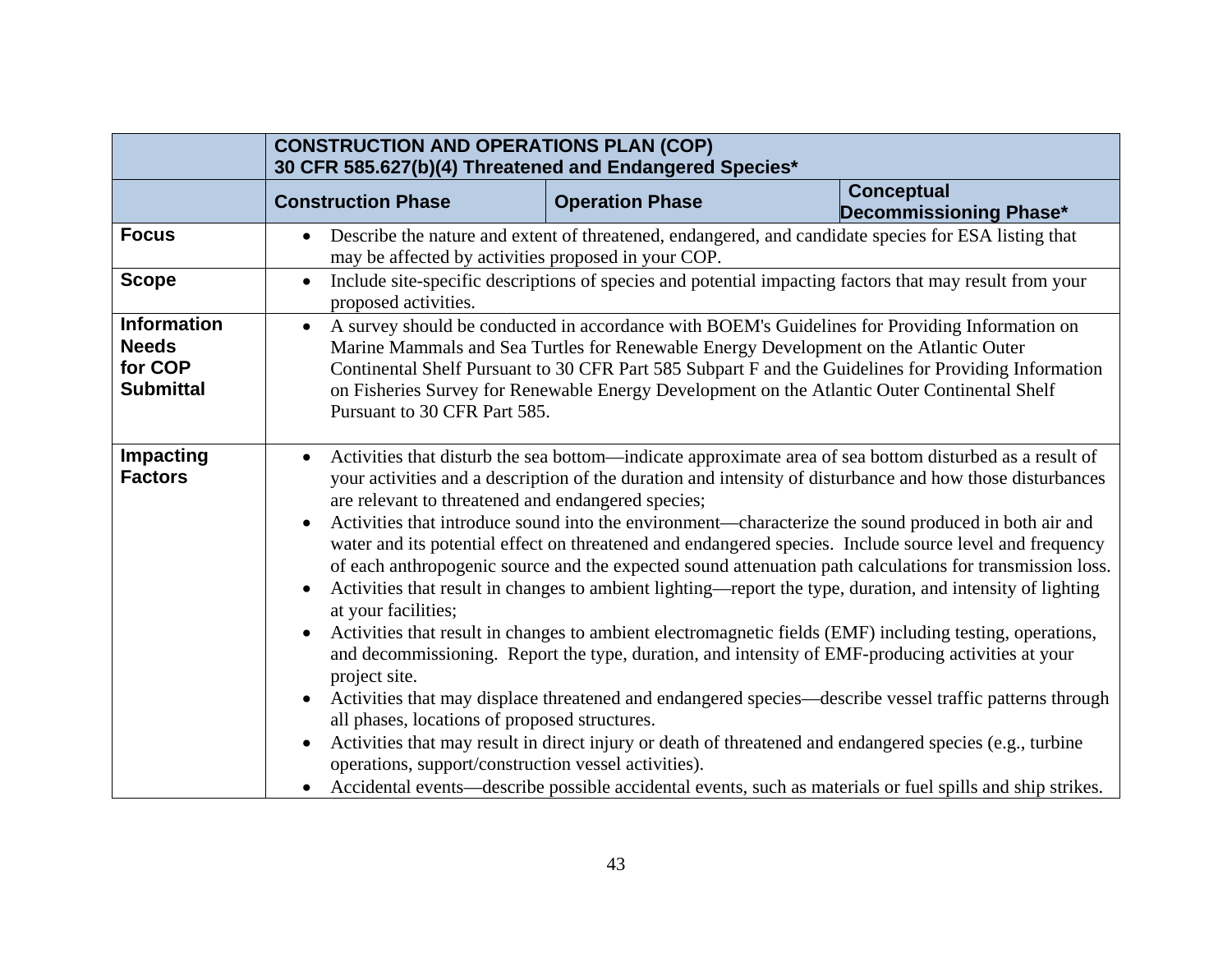|                                                                                       | <b>CONSTRUCTION AND OPERATIONS PLAN (COP)</b><br>30 CFR 585.627(b)(4) Threatened and Endangered Species*                                                                                                                                                                                              |                                                                                                                                                                                                                                                                                                                                                                                                                                                                                                                                                                                                                          |                                             |
|---------------------------------------------------------------------------------------|-------------------------------------------------------------------------------------------------------------------------------------------------------------------------------------------------------------------------------------------------------------------------------------------------------|--------------------------------------------------------------------------------------------------------------------------------------------------------------------------------------------------------------------------------------------------------------------------------------------------------------------------------------------------------------------------------------------------------------------------------------------------------------------------------------------------------------------------------------------------------------------------------------------------------------------------|---------------------------------------------|
|                                                                                       | <b>Construction Phase</b>                                                                                                                                                                                                                                                                             | <b>Operation Phase</b>                                                                                                                                                                                                                                                                                                                                                                                                                                                                                                                                                                                                   | <b>Conceptual</b><br>Decommissioning Phase* |
| <b>Other Potential</b><br><b>Needs for COP</b><br><b>Approval</b>                     | 1) Sound dispersion models;<br><b>EMF</b> models;<br>(2)<br>4)<br>5) Species distribution modeling                                                                                                                                                                                                    | In lieu of direct observations, modeling of impact-producing factors and their potential effects on<br>threatened and endangered species may include, but are not limited to, the following:<br>3) Materials and fuel spill modeling;<br>Collision hazard and risk modeling; and                                                                                                                                                                                                                                                                                                                                         |                                             |
| <b>Research</b><br>and/or<br><b>Monitoring</b><br>(That You<br>Propose)               | Describe any research and/or monitoring activities you propose to undertake for construction and/or<br>operations, as part of your COP proposal. These activities may include plans to monitor and evaluate the<br>results of mitigation over time to ensure that the intended outcomes are achieved. |                                                                                                                                                                                                                                                                                                                                                                                                                                                                                                                                                                                                                          |                                             |
| <b>Environmental</b><br><b>Protection</b><br><b>Measures</b><br>(That You<br>Propose) | Describe environmental protection measures that are proposed as part of your project that are designed<br>to minimize adverse effects on threatened and endangered species.                                                                                                                           |                                                                                                                                                                                                                                                                                                                                                                                                                                                                                                                                                                                                                          |                                             |
| <b>Presentation of</b><br><b>Results</b>                                              | $\bullet$<br>$\bullet$<br>activities you propose.<br>Include species and impact factor tables where appropriate.<br>Include maps where appropriate.                                                                                                                                                   | Provide reports and associated data in the format requested by BOEM and outlined in the Guidelines for<br>Providing Information on Marine Mammals and Sea Turtles for Renewable Energy Development on the<br>Atlantic Quter Continental Shelf Pursuant to 30 CFR Part 585 Subpart F, the Guidelines for Providing<br>Information on Fisheries Survey for Renewable Energy Development on the Atlantic Outer Continental<br>Shelf Pursuant to 30 CFR Part 585, and/or other relevant guidance provided by BOEM.<br>Provide a succinct narrative by topic, targeted to a level-of-detail proportionate to the scale of the |                                             |

*\* You may combine the information provided for Biological Resources, Threatened and Endangered Species, and Sensitive Biological Resources and Habitats into an integrated section, provided you clearly indicate protected species.*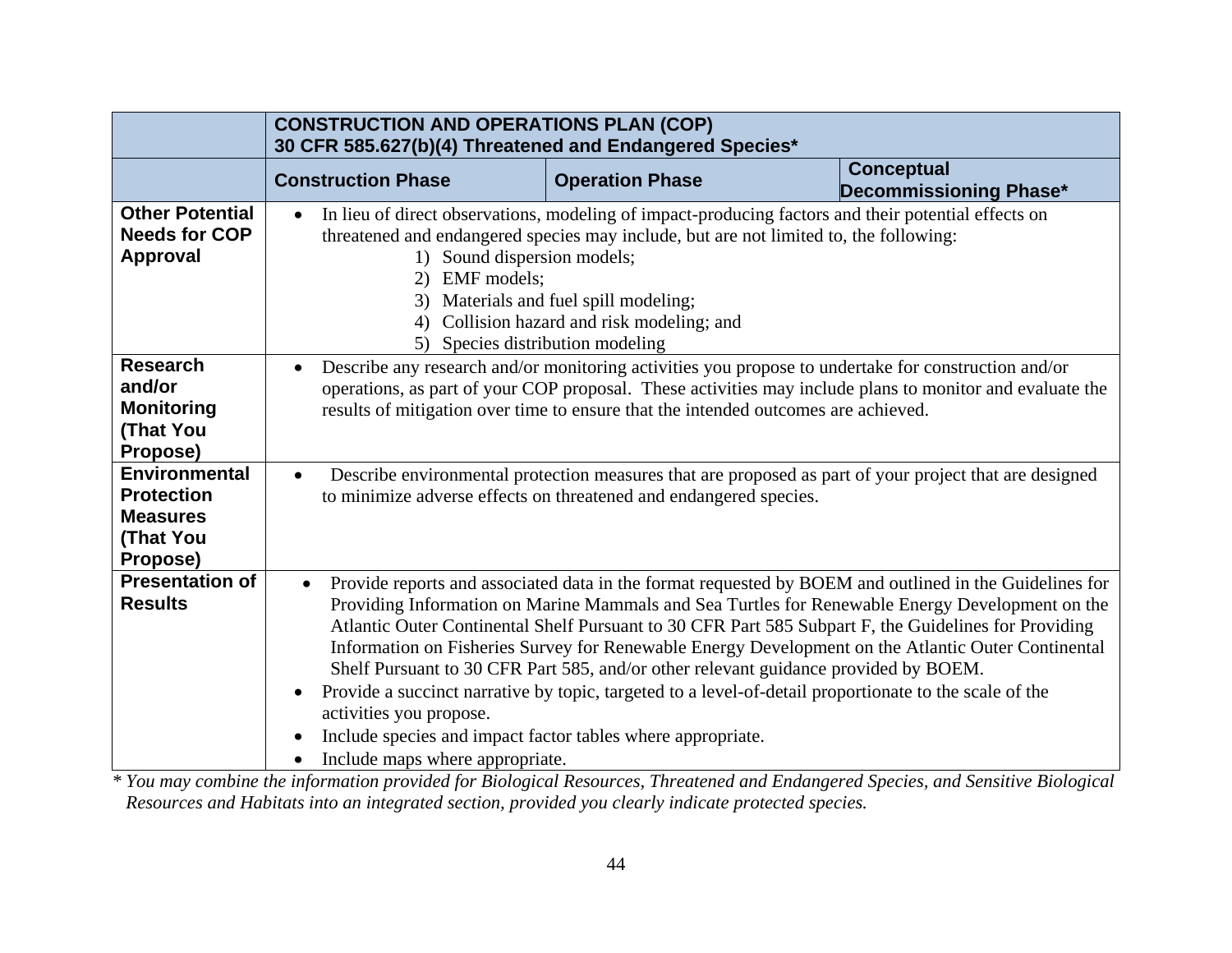|                                                                   | <b>CONSTRUCTION AND OPERATIONS PLAN (COP)</b><br>30 CFR 585.627(a)(5) Sensitive Biological Resources or Habitats*                                                                                                                                                                                                                                                                                                                      |                        |                                                                                                                                                                                                                                                                                                                                                                                                                                                                                                                                                                                                                                                                                                                                                                                                                                                                                                                                                                                                                                                                                                                                                                                              |
|-------------------------------------------------------------------|----------------------------------------------------------------------------------------------------------------------------------------------------------------------------------------------------------------------------------------------------------------------------------------------------------------------------------------------------------------------------------------------------------------------------------------|------------------------|----------------------------------------------------------------------------------------------------------------------------------------------------------------------------------------------------------------------------------------------------------------------------------------------------------------------------------------------------------------------------------------------------------------------------------------------------------------------------------------------------------------------------------------------------------------------------------------------------------------------------------------------------------------------------------------------------------------------------------------------------------------------------------------------------------------------------------------------------------------------------------------------------------------------------------------------------------------------------------------------------------------------------------------------------------------------------------------------------------------------------------------------------------------------------------------------|
|                                                                   | <b>Construction Phase</b>                                                                                                                                                                                                                                                                                                                                                                                                              | <b>Operation Phase</b> | <b>Conceptual Decommissioning</b><br>Phase*                                                                                                                                                                                                                                                                                                                                                                                                                                                                                                                                                                                                                                                                                                                                                                                                                                                                                                                                                                                                                                                                                                                                                  |
| <b>Focus</b>                                                      | $\bullet$<br>sanctuaries, and marine protected areas).                                                                                                                                                                                                                                                                                                                                                                                 |                        | Describe the nature and extent of sensitive biological resources or habitats that may be affected by<br>activities proposed in your COP. Include sensitive habitats that may be scarce on a regional scale and<br>vulnerable to proposed activities or are designated as special areas (e.g., essential fish habitat, parks,                                                                                                                                                                                                                                                                                                                                                                                                                                                                                                                                                                                                                                                                                                                                                                                                                                                                 |
| <b>Scope</b>                                                      | $\bullet$<br>result from your proposed activities.                                                                                                                                                                                                                                                                                                                                                                                     |                        | Include area-wide and site-specific descriptions of species with potential impacting factors that may                                                                                                                                                                                                                                                                                                                                                                                                                                                                                                                                                                                                                                                                                                                                                                                                                                                                                                                                                                                                                                                                                        |
| <b>Information</b><br><b>Needs</b><br>for COP<br><b>Submittal</b> | Survey should be conducted in accordance with BOEM's Guidelines for Providing Information on<br>$\bullet$<br>Marine Mammals and Sea Turtles for Renewable Energy Development on the Atlantic Outer<br>Continental Shelf Pursuant to 30 CFR Part 585 Subpart F and Guidelines for Providing Information on<br>Fisheries Survey for Renewable Energy Development on the Atlantic Outer Continental Shelf Pursuant<br>to 30 CFR Part 585. |                        |                                                                                                                                                                                                                                                                                                                                                                                                                                                                                                                                                                                                                                                                                                                                                                                                                                                                                                                                                                                                                                                                                                                                                                                              |
| <b>Impacting</b><br><b>Factors</b>                                | $\bullet$<br>disturbances are relevant to sensitive biological resources or habitats.<br>$\bullet$<br>transmission loss.<br>at your facilities.<br>$\bullet$<br>facilities.<br>$\bullet$<br>resources or habitats.<br>$\bullet$<br>operations, support/construction vessel activities).                                                                                                                                                |                        | Activities that disturb the sea bottom indicate approximate area of sea bottom disturbed as a result of<br>your activities, as well as a description of the duration and intensity of disturbance and how those<br>Activities that introduce sound into the environment—characterize sound produced in both air and water<br>by your activities and noise on sensitive biological resources or habitats. Include source level and<br>frequency of each anthropogenic source and the expected sound attenuation path calculations for<br>Activities that result in changes to ambient lighting—report the type, duration, and intensity of lighting<br>Activities that result in changes to ambient electromagnetic fields (EMF) including testing, operations,<br>and decommissioning—report the type, duration, and intensity of EMF-producing activities at your<br>Activities that may displace sensitive biological resources or alter habitats—describe vessel traffic<br>patterns through all phases, locations of proposed structures, and locations of sensitive biological<br>Activities that may result in direct injury or death of sensitive biological resources (e.g., turbine |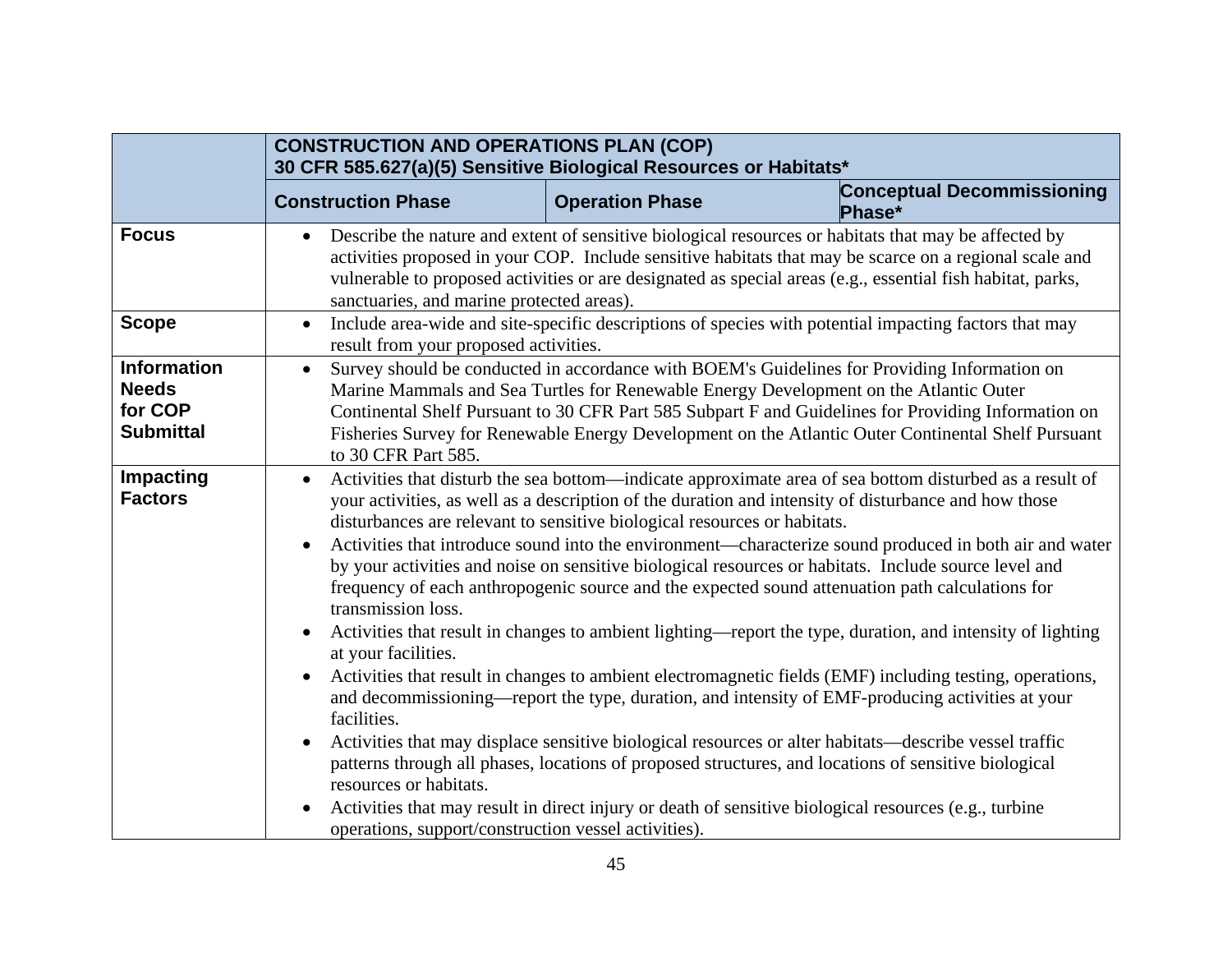|                                                                                              | <b>CONSTRUCTION AND OPERATIONS PLAN (COP)</b><br>30 CFR 585.627(a)(5) Sensitive Biological Resources or Habitats*                                                    |                                                                                                                                             |                                                                                                                                                                                                                                                                                                                                                                                                                     |
|----------------------------------------------------------------------------------------------|----------------------------------------------------------------------------------------------------------------------------------------------------------------------|---------------------------------------------------------------------------------------------------------------------------------------------|---------------------------------------------------------------------------------------------------------------------------------------------------------------------------------------------------------------------------------------------------------------------------------------------------------------------------------------------------------------------------------------------------------------------|
|                                                                                              | <b>Construction Phase</b>                                                                                                                                            | <b>Operation Phase</b>                                                                                                                      | <b>Conceptual Decommissioning</b><br>Phase*                                                                                                                                                                                                                                                                                                                                                                         |
|                                                                                              | $\bullet$<br>$\bullet$                                                                                                                                               | resources or potential sedimentation of benthic fauna and habitats.<br>and how these may affect sensitive biological resources or habitats. | Activities that increase the turbidity of the water column and re-suspension of sediment—report the type<br>and duration of activities creating turbidity and how turbidity is relevant to sensitive biological<br>Accidental Events—describe possible accidental events, such as materials or fuel spills and ship strikes,                                                                                        |
| <b>Other Potential</b><br><b>Needs for COP</b><br><b>Approval</b>                            | $\bullet$<br>activities.<br>$\bullet$<br>1) Sound dispersion models;<br>2) EMF models;<br>3) Materials and fuel spill modeling;<br>5) Species distribution modeling. | habitats may be required. These may include, but are not limited to, the following:<br>4) Collision risk and hazard modeling; and           | You may be required to conduct a biological survey if survey information from any available source<br>shows that possible sensitive biological resources could be negatively affected by your proposed<br>In lieu of direct observations, modeling of impact producing factors on sensitive biological resources or                                                                                                 |
| <b>Research</b><br>and/or<br><b>Monitoring</b><br><b>(That You</b><br>Propose)               | results of mitigation over time to ensure that the intended outcomes are achieved.                                                                                   |                                                                                                                                             | Describe any research and or monitoring activities you propose to undertake for construction and/or<br>operations as part of your COP proposal. These activities may include plans to monitor and evaluate the                                                                                                                                                                                                      |
| <b>Environmental</b><br><b>Protection</b><br><b>Measures</b><br><b>(That You</b><br>Propose) | Describe environmental protection measures that are proposed that are designed to minimize adverse<br>effects on sensitive biological resources or habitats.         |                                                                                                                                             |                                                                                                                                                                                                                                                                                                                                                                                                                     |
| <b>Presentation of</b><br><b>Results</b>                                                     | $\bullet$                                                                                                                                                            |                                                                                                                                             | Provide reports and associated data in the format requested by BOEM and outlined in the Guidelines for<br>Providing Information on Marine Mammals and Sea Turtles for Renewable Energy Development on the<br>Atlantic Outer Continental Shelf Pursuant to 30 CFR Part 585 Subpart F, Guidelines for Providing<br>Information on Fisheries Survey for Renewable Energy Development on the Atlantic Outer Continental |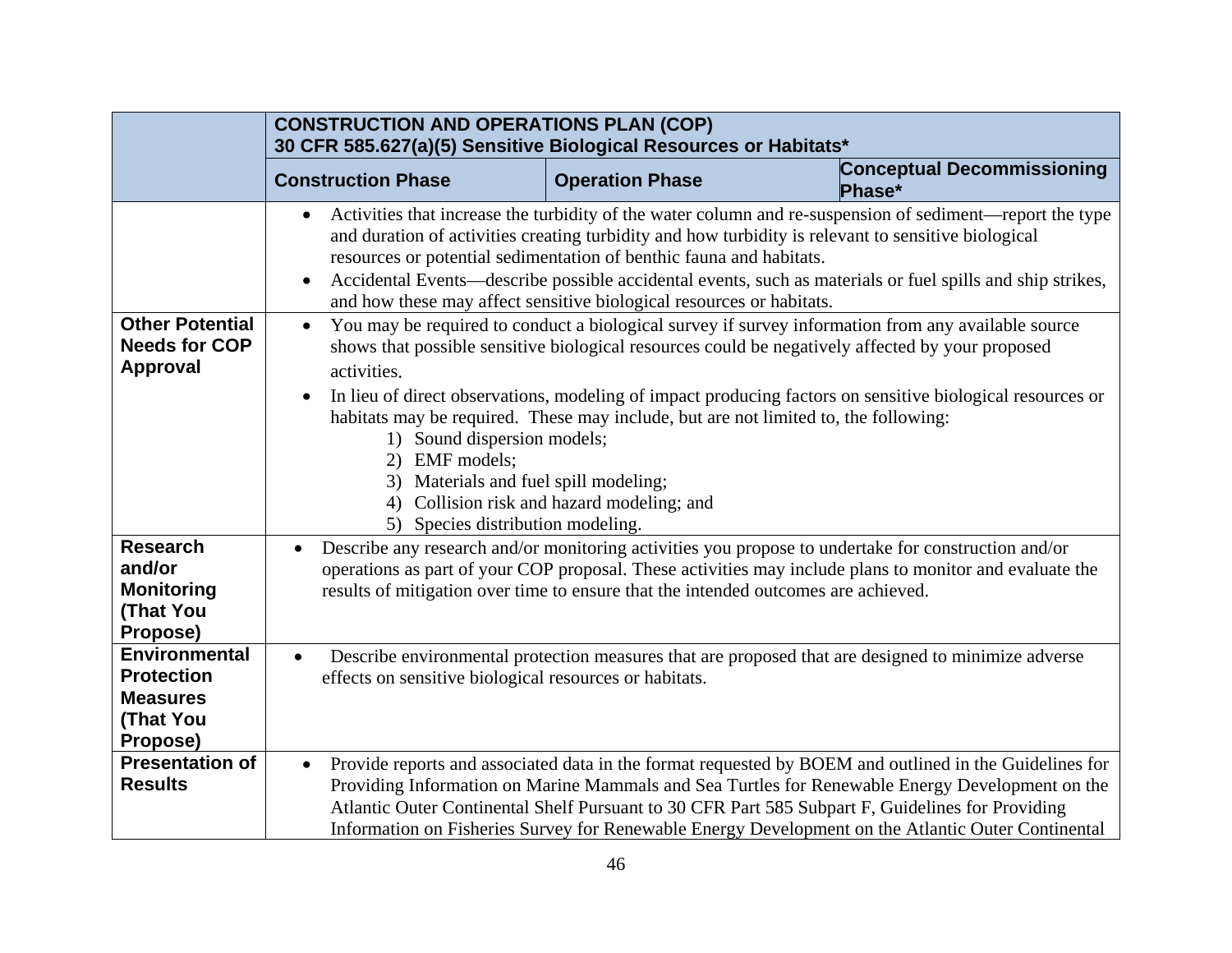| <b>CONSTRUCTION AND OPERATIONS PLAN (COP)</b><br>30 CFR 585.627(a)(5) Sensitive Biological Resources or Habitats* |                                                                                                                                                                                                                                                             |                                             |
|-------------------------------------------------------------------------------------------------------------------|-------------------------------------------------------------------------------------------------------------------------------------------------------------------------------------------------------------------------------------------------------------|---------------------------------------------|
| <b>Construction Phase</b>                                                                                         | <b>Operation Phase</b>                                                                                                                                                                                                                                      | <b>Conceptual Decommissioning</b><br>Phase* |
| $\bullet$<br>activities you propose.<br>$\bullet$<br>Include maps where appropriate.<br>$\bullet$                 | Shelf Pursuant to 30 CFR Part 585 and/or other relevant guidance provided by BOEM.<br>Provide a succinct narrative by topic, targeted to a level-of-detail proportionate to the scale of the<br>Include species and impact factor tables where appropriate. |                                             |

*\* You may combine the information provided for Biological Resources, Threatened and Endangered Species, and Sensitive Biological Resources and Habitats into an integrated section, provided you clearly indicate protected species.*

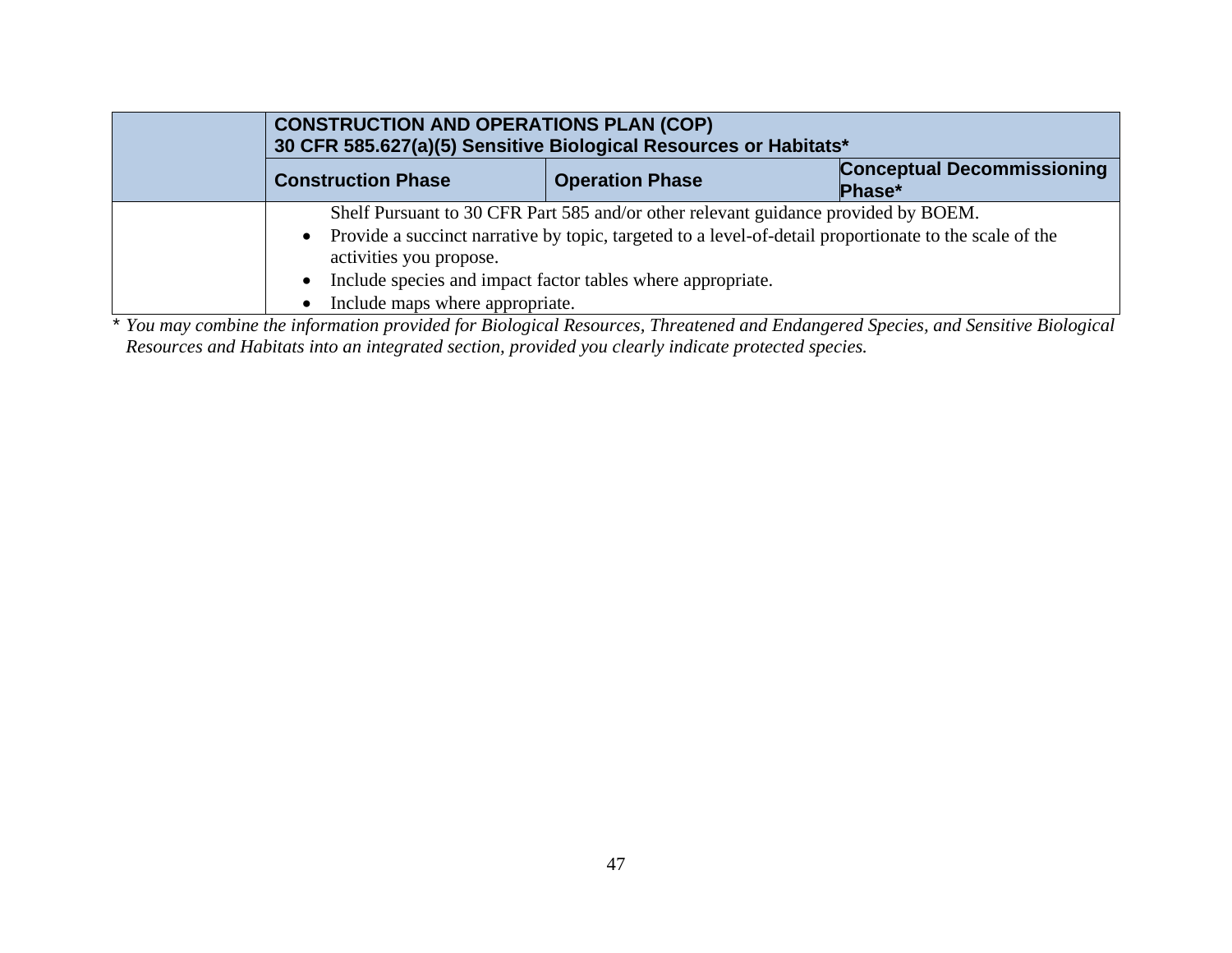|                                                                   | <b>CONSTRUCTION AND OPERATIONS PLAN (COP)</b><br>30 CFR 585.627(a)(6) Archaeological Resources                                                                                                                                                                                                                                                                                                                                                                                                                                                                                                                                                                                                                                                                                                                                                                                                                                                                                                                                                                                                                         |                                                                                                                                                                                                            |                                                                                                             |
|-------------------------------------------------------------------|------------------------------------------------------------------------------------------------------------------------------------------------------------------------------------------------------------------------------------------------------------------------------------------------------------------------------------------------------------------------------------------------------------------------------------------------------------------------------------------------------------------------------------------------------------------------------------------------------------------------------------------------------------------------------------------------------------------------------------------------------------------------------------------------------------------------------------------------------------------------------------------------------------------------------------------------------------------------------------------------------------------------------------------------------------------------------------------------------------------------|------------------------------------------------------------------------------------------------------------------------------------------------------------------------------------------------------------|-------------------------------------------------------------------------------------------------------------|
|                                                                   | <b>Construction Phase</b>                                                                                                                                                                                                                                                                                                                                                                                                                                                                                                                                                                                                                                                                                                                                                                                                                                                                                                                                                                                                                                                                                              | <b>Operation Phase</b>                                                                                                                                                                                     | <b>Conceptual</b><br><b>Decommissioning Phase</b>                                                           |
| <b>Focus</b>                                                      | PART 800).                                                                                                                                                                                                                                                                                                                                                                                                                                                                                                                                                                                                                                                                                                                                                                                                                                                                                                                                                                                                                                                                                                             | Provide detailed information regarding the nature and location of historic properties to assist BOEM in<br>reviewing your COP under NEPA and Section 106 of the National Historic Preservation Act (36 CFR |                                                                                                             |
| <b>Scope</b>                                                      | Describe the methods and results of surveys conducted to identify historic properties that may be affected<br>$\bullet$<br>by your proposed activities. As defined in the Section 106 regulations at 36 CFR 800.16(1)(1), historic<br>property means any prehistoric or historic district, site, building, structure, or object included in, or<br>eligible for inclusion in, the National Register of Historic Places, which is maintained by the Secretary of<br>the Interior. This term includes artifacts, records, and remains that are related to and located within such<br>properties. This term also includes properties of traditional religious and cultural importance to an Indian<br>tribe or Native Hawaiian organization and that meet the National Register criteria. The term Indian tribe<br>is defined at 36 CFR 800.16(m), and the term Native Hawaiian organization is defined at 36 CFR<br>$800.16(s)$ (1).                                                                                                                                                                                     |                                                                                                                                                                                                            |                                                                                                             |
| <b>Information</b><br><b>Needs</b><br>for COP<br><b>Submittal</b> | Provide a detailed description of the methods and results of surveys conducted to identify historic<br>$\bullet$<br>properties that may be affected within the geographic area or areas of your activities. These geographic<br>areas include, but may not be limited to:<br>1) The depth and breadth of the seabed potentially affected by bottom-disturbing<br>activities;<br>2) The onshore viewshed from which renewable energy structures would be visible;<br>3) The depth and breadth of ground disturbing activities and the viewshed on onshore locations<br>where transmission cables come ashore; and<br>4) Any temporary or permanent construction, staging, or anchoring locations.<br>For the identification of historic properties within the seabed portions of the OCS, a historic property<br>$\bullet$<br>identification survey should be conducted in accordance with BOEM's Guidelines for Providing<br>Archaeological and Historic Property Information Pursuant to 30 CFR Part 585.<br>For the identification of historic properties within state submerged lands, within the onshore viewshed, |                                                                                                                                                                                                            | and within onshore terrestrial areas, a historic property identification survey(s) should be conducted in a |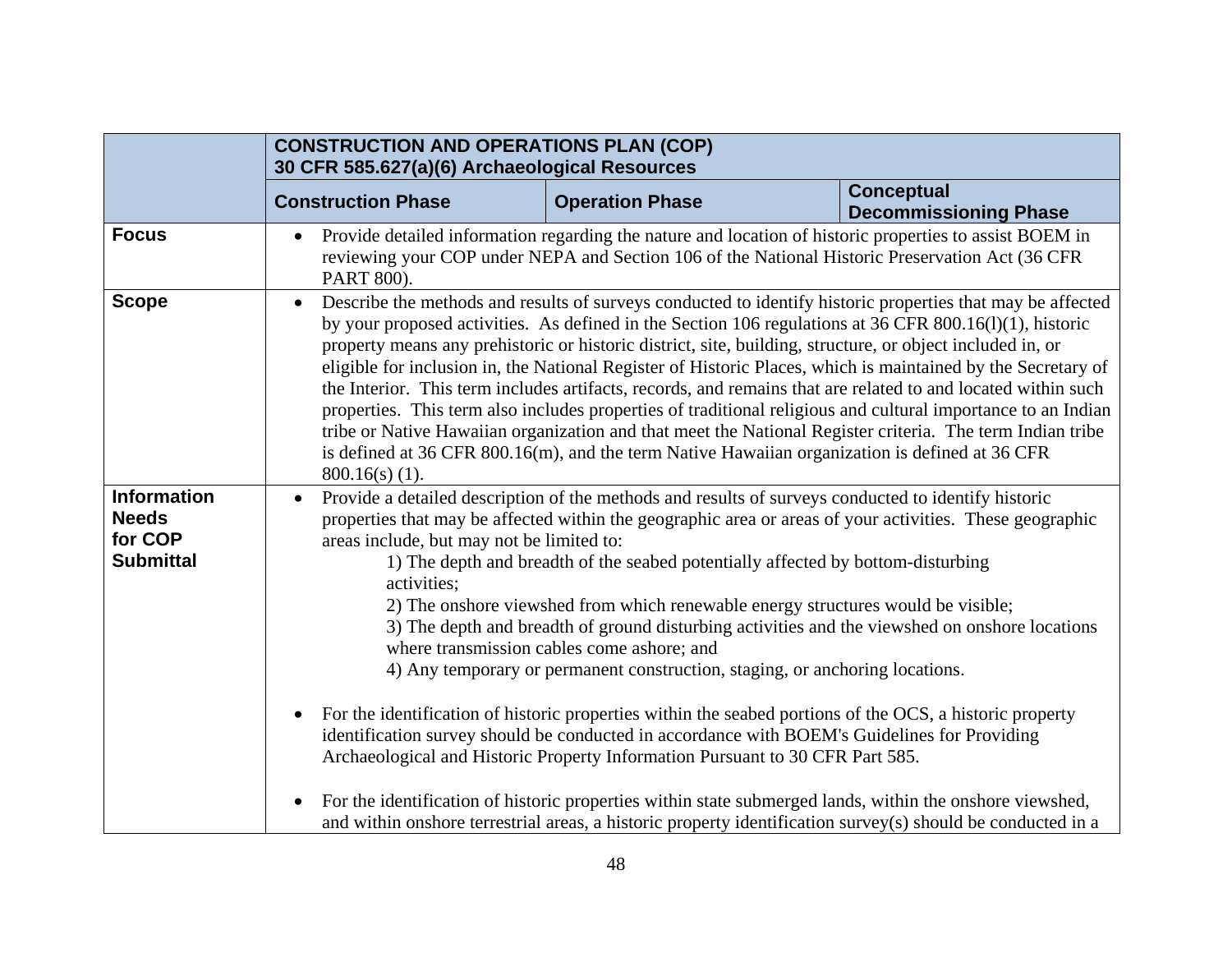| <b>CONSTRUCTION AND OPERATIONS PLAN (COP)</b><br>30 CFR 585.627(a)(6) Archaeological Resources                                                                                                                                                                                                                                                                       |                                |                                                                                                                                                                                                                                                                                                                                                                                                                                                                                                                                                                                                                                                                                                                                                                                                                                                                                                                                                                                                                                                                                                                                                                                                                                                                                                                                                                                                                                                                                                                                                                                                                                                                                                                                                                                                                                                                                                                                                                                                                                                |
|----------------------------------------------------------------------------------------------------------------------------------------------------------------------------------------------------------------------------------------------------------------------------------------------------------------------------------------------------------------------|--------------------------------|------------------------------------------------------------------------------------------------------------------------------------------------------------------------------------------------------------------------------------------------------------------------------------------------------------------------------------------------------------------------------------------------------------------------------------------------------------------------------------------------------------------------------------------------------------------------------------------------------------------------------------------------------------------------------------------------------------------------------------------------------------------------------------------------------------------------------------------------------------------------------------------------------------------------------------------------------------------------------------------------------------------------------------------------------------------------------------------------------------------------------------------------------------------------------------------------------------------------------------------------------------------------------------------------------------------------------------------------------------------------------------------------------------------------------------------------------------------------------------------------------------------------------------------------------------------------------------------------------------------------------------------------------------------------------------------------------------------------------------------------------------------------------------------------------------------------------------------------------------------------------------------------------------------------------------------------------------------------------------------------------------------------------------------------|
| <b>Construction Phase</b>                                                                                                                                                                                                                                                                                                                                            | <b>Operation Phase</b>         | <b>Conceptual</b><br><b>Decommissioning Phase</b>                                                                                                                                                                                                                                                                                                                                                                                                                                                                                                                                                                                                                                                                                                                                                                                                                                                                                                                                                                                                                                                                                                                                                                                                                                                                                                                                                                                                                                                                                                                                                                                                                                                                                                                                                                                                                                                                                                                                                                                              |
|                                                                                                                                                                                                                                                                                                                                                                      |                                |                                                                                                                                                                                                                                                                                                                                                                                                                                                                                                                                                                                                                                                                                                                                                                                                                                                                                                                                                                                                                                                                                                                                                                                                                                                                                                                                                                                                                                                                                                                                                                                                                                                                                                                                                                                                                                                                                                                                                                                                                                                |
| $\bullet$<br>Visual impacts.<br>$\bullet$                                                                                                                                                                                                                                                                                                                            |                                |                                                                                                                                                                                                                                                                                                                                                                                                                                                                                                                                                                                                                                                                                                                                                                                                                                                                                                                                                                                                                                                                                                                                                                                                                                                                                                                                                                                                                                                                                                                                                                                                                                                                                                                                                                                                                                                                                                                                                                                                                                                |
| $\bullet$                                                                                                                                                                                                                                                                                                                                                            |                                |                                                                                                                                                                                                                                                                                                                                                                                                                                                                                                                                                                                                                                                                                                                                                                                                                                                                                                                                                                                                                                                                                                                                                                                                                                                                                                                                                                                                                                                                                                                                                                                                                                                                                                                                                                                                                                                                                                                                                                                                                                                |
| $\bullet$<br>of your COP proposal.                                                                                                                                                                                                                                                                                                                                   |                                |                                                                                                                                                                                                                                                                                                                                                                                                                                                                                                                                                                                                                                                                                                                                                                                                                                                                                                                                                                                                                                                                                                                                                                                                                                                                                                                                                                                                                                                                                                                                                                                                                                                                                                                                                                                                                                                                                                                                                                                                                                                |
| $\bullet$                                                                                                                                                                                                                                                                                                                                                            |                                |                                                                                                                                                                                                                                                                                                                                                                                                                                                                                                                                                                                                                                                                                                                                                                                                                                                                                                                                                                                                                                                                                                                                                                                                                                                                                                                                                                                                                                                                                                                                                                                                                                                                                                                                                                                                                                                                                                                                                                                                                                                |
| Report recommended avoidance measures and buffers from potential historic properties (including side<br>scan son art targets, magnetometer anomalies, sub-bottom reflectors, or other data that may indicate the<br>presence of a potential historic property).<br>Report how construction and operation activities will be conducted to adequately protect known or |                                |                                                                                                                                                                                                                                                                                                                                                                                                                                                                                                                                                                                                                                                                                                                                                                                                                                                                                                                                                                                                                                                                                                                                                                                                                                                                                                                                                                                                                                                                                                                                                                                                                                                                                                                                                                                                                                                                                                                                                                                                                                                |
| $\bullet$                                                                                                                                                                                                                                                                                                                                                            |                                |                                                                                                                                                                                                                                                                                                                                                                                                                                                                                                                                                                                                                                                                                                                                                                                                                                                                                                                                                                                                                                                                                                                                                                                                                                                                                                                                                                                                                                                                                                                                                                                                                                                                                                                                                                                                                                                                                                                                                                                                                                                |
|                                                                                                                                                                                                                                                                                                                                                                      | potential historic properties. | manner acceptable to the relevant State Historic Preservation Office(s) (SHPO). If located on tribal lands,<br>the historic property identification survey(s) should be conducted in a manner acceptable to the affected<br>tribe. The term tribal land is defined at $36$ CFR $800.16(w)$ to mean all lands within the exterior<br>boundaries of any Indian reservation and all dependent Indian communities.<br>Activities that disturb the sea bottom—indicate the nature, intensity, extent, and duration of<br>disturbances to the sea bottom that may affect historic properties.<br>Activities that disturb the ground—indicate the nature, intensity, extent, and duration of disturbances to<br>the ground that may affect historic properties.<br>Additional site-specific information may be requested for compliance with NEPA or NHPA, depending<br>on the nature of the survey results. This may include requests for additional information to verify the<br>presence of historic properties, to evaluate National Register eligibility of identified properties, and/or to<br>resolve adverse effects to historic properties.<br>Describe any monitoring activities you propose to undertake for construction and/or operations, as part<br>Describe environmental protection measures that are proposed as part of your project that are designed<br>to minimize potential effects to historic properties.<br>Provide reports and associated data in the format requested by BOEM and outlined in the Guidelines for<br>Providing Archaeological and Historic Property Information Pursuant to 30 CFR Part 585, the<br>Guidelines for Submission of Spatial Data for Atlantic Offshore Renewable Energy Development Site<br>Characterization Surveys, and/or other relevant guidance provided by BOEM or SHPOs.<br>Provide pre-construction anchor maps showing the estimated locations, types, and sizes of anchors that<br>will be used during construction activities. Include any areas identified for avoidance. Provide |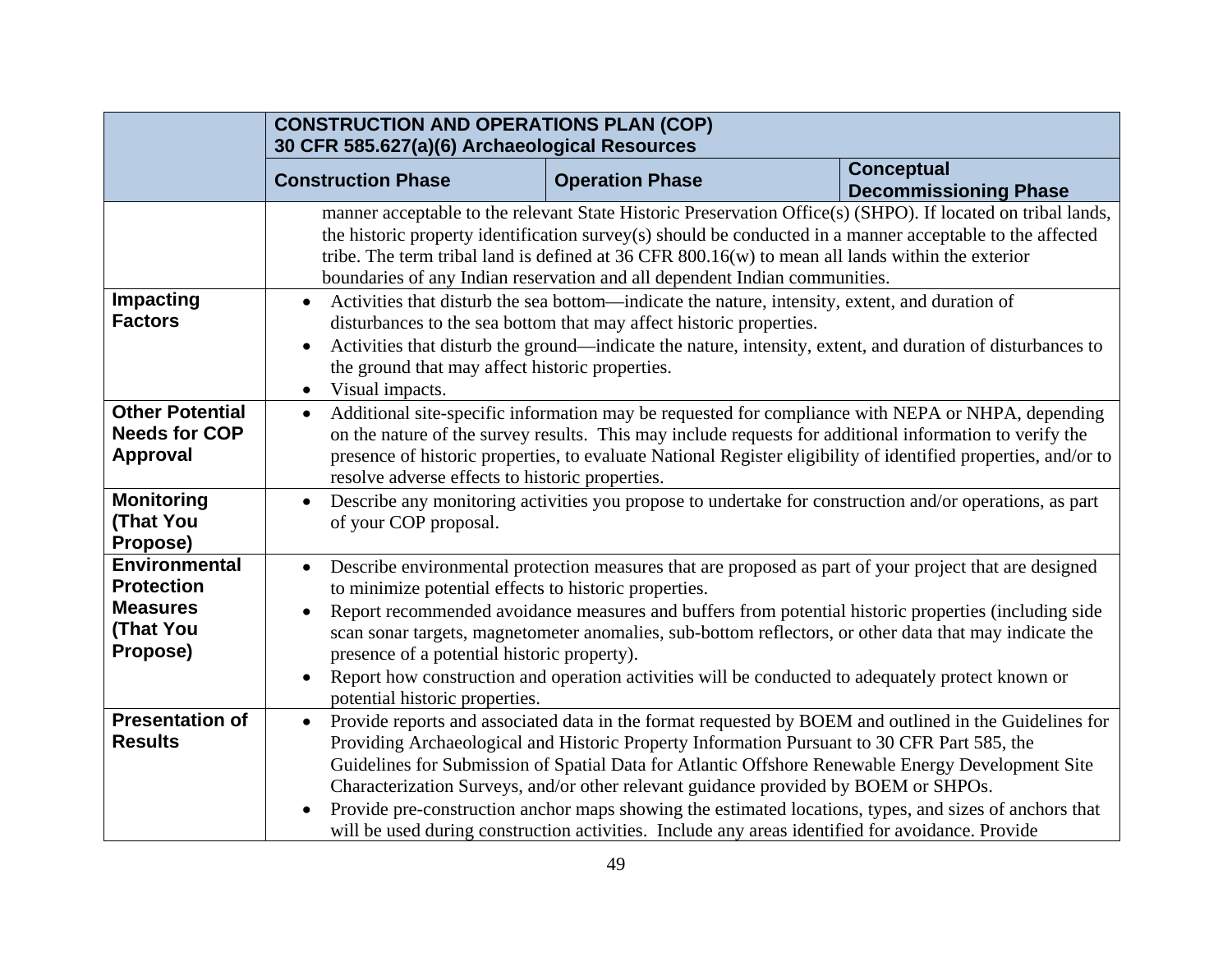| <b>CONSTRUCTION AND OPERATIONS PLAN (COP)</b><br>30 CFR 585.627(a)(6) Archaeological Resources |                                                                                                                                                                                                       |                                                   |
|------------------------------------------------------------------------------------------------|-------------------------------------------------------------------------------------------------------------------------------------------------------------------------------------------------------|---------------------------------------------------|
| <b>Construction Phase</b>                                                                      | <b>Operation Phase</b>                                                                                                                                                                                | <b>Conceptual</b><br><b>Decommissioning Phase</b> |
|                                                                                                | information on proposed anchoring locations (or radius of potential anchoring locations) and a detailed<br>description of all ground tackle and mooring methods for construction and operation.       |                                                   |
|                                                                                                | (Note: Post-construction maps that show all areas of seafloor impacts with precise locations may be necessary<br>after construction and should include any areas that were identified for avoidance.) |                                                   |
|                                                                                                |                                                                                                                                                                                                       |                                                   |
|                                                                                                | $\sum_{i=1}^{n}$                                                                                                                                                                                      |                                                   |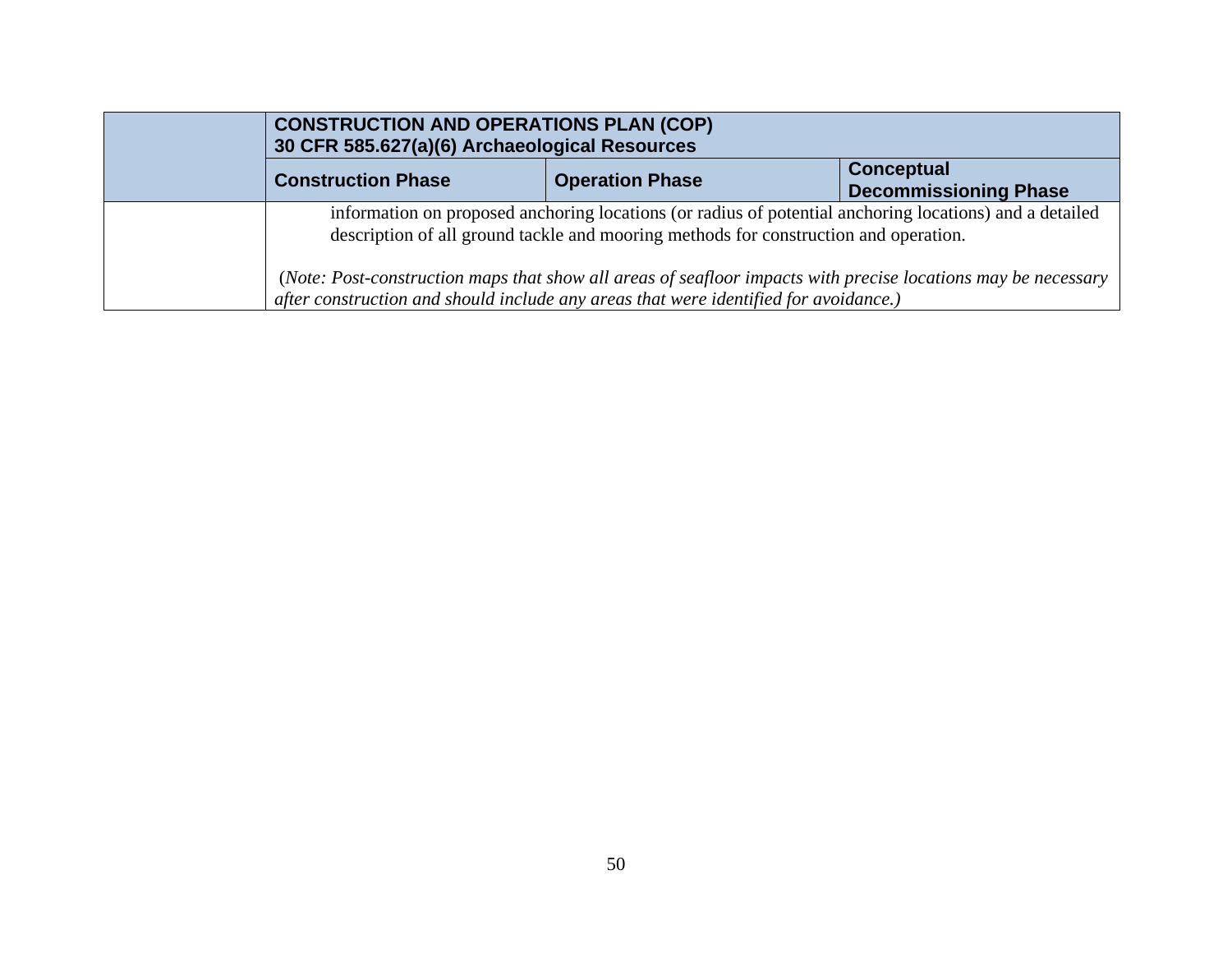|                                                                      | <b>CONSTRUCTION AND OPERATIONS PLAN (COP)</b><br>30 CFR 585.627(a)(7) Social and Economic Resources                                                        |                                                                                                                                                                                                                                                                                                                                                                                                                                                                                                                                                        |                                                                                                                                                                                                                                                                       |
|----------------------------------------------------------------------|------------------------------------------------------------------------------------------------------------------------------------------------------------|--------------------------------------------------------------------------------------------------------------------------------------------------------------------------------------------------------------------------------------------------------------------------------------------------------------------------------------------------------------------------------------------------------------------------------------------------------------------------------------------------------------------------------------------------------|-----------------------------------------------------------------------------------------------------------------------------------------------------------------------------------------------------------------------------------------------------------------------|
|                                                                      | <b>Construction Phase</b>                                                                                                                                  | <b>Operation Phase</b>                                                                                                                                                                                                                                                                                                                                                                                                                                                                                                                                 | <b>Conceptual</b><br><b>Decommissioning Phase*</b>                                                                                                                                                                                                                    |
| <b>Focus</b>                                                         |                                                                                                                                                            | Describe the onshore economic baseline of the coastal areas that may be affected by your project.<br>Describe the context of existing socioeconomic activities and resources and extant demographic and<br>economic patterns for construction, operation, and your preferred option for decommissioning.                                                                                                                                                                                                                                               |                                                                                                                                                                                                                                                                       |
| <b>Scope</b>                                                         | $\bullet$<br>by your project phases.                                                                                                                       | Describe what socioeconomic activity and resources in the onshore and coastal environment are affected                                                                                                                                                                                                                                                                                                                                                                                                                                                 |                                                                                                                                                                                                                                                                       |
| <b>Information</b><br><b>Needs</b><br>for COP<br><b>Submittal</b>    | $\bullet$<br>affected area<br>Describe any economic modeling (e.g., job creation)<br>affected by your construction and operations activities.<br>$\bullet$ | Identify the major coastal industries (onshore and offshore) of the<br>Describe the commercial and recreational fisheries, recreational<br>resource use patterns, employment and demographic patterns<br>(particularly those related to environmental justice considerations),<br>transportation use patterns, and visual expressions that would be<br>Refer to the Fisheries Best Management Practices in Attachment A.                                                                                                                               | Describe the commercial<br>and recreational fisheries,<br>recreational resource use<br>patterns, employment and<br>demographic patterns,<br>transportation use<br>patterns, and visual<br>expressions that would be<br>affected by the removal of<br>your facilities. |
| Impacting<br><b>Factors</b>                                          |                                                                                                                                                            | Activities that may displace or impact fishing, recreational, and tourism activities.<br>Influx of non-local employees that may impact housing availability.                                                                                                                                                                                                                                                                                                                                                                                           |                                                                                                                                                                                                                                                                       |
| <b>Other Potential</b><br><b>Needs</b><br>for COP<br><b>Approval</b> | $\bullet$<br>be required as part of NEPA to evaluate vantages from:<br>historic lists:<br>the beach;<br>and                                                | If your operating facilities are visible from the shoreline, a Visual Impact Assessment (VIA) will likely<br>Variable heights at and above the beach and shoreline;<br>Variable heights at and above known protected areas (see 30 CFR 585.627(a)(5) and (6));<br>Variable heights at and above potential places or areas that are eligible for entry onto<br>4) Land cover types or frequented locations along the coastal area that are not directly on<br>5) How seasonal sun angles, times of day, and meteorological conditions affect the above; |                                                                                                                                                                                                                                                                       |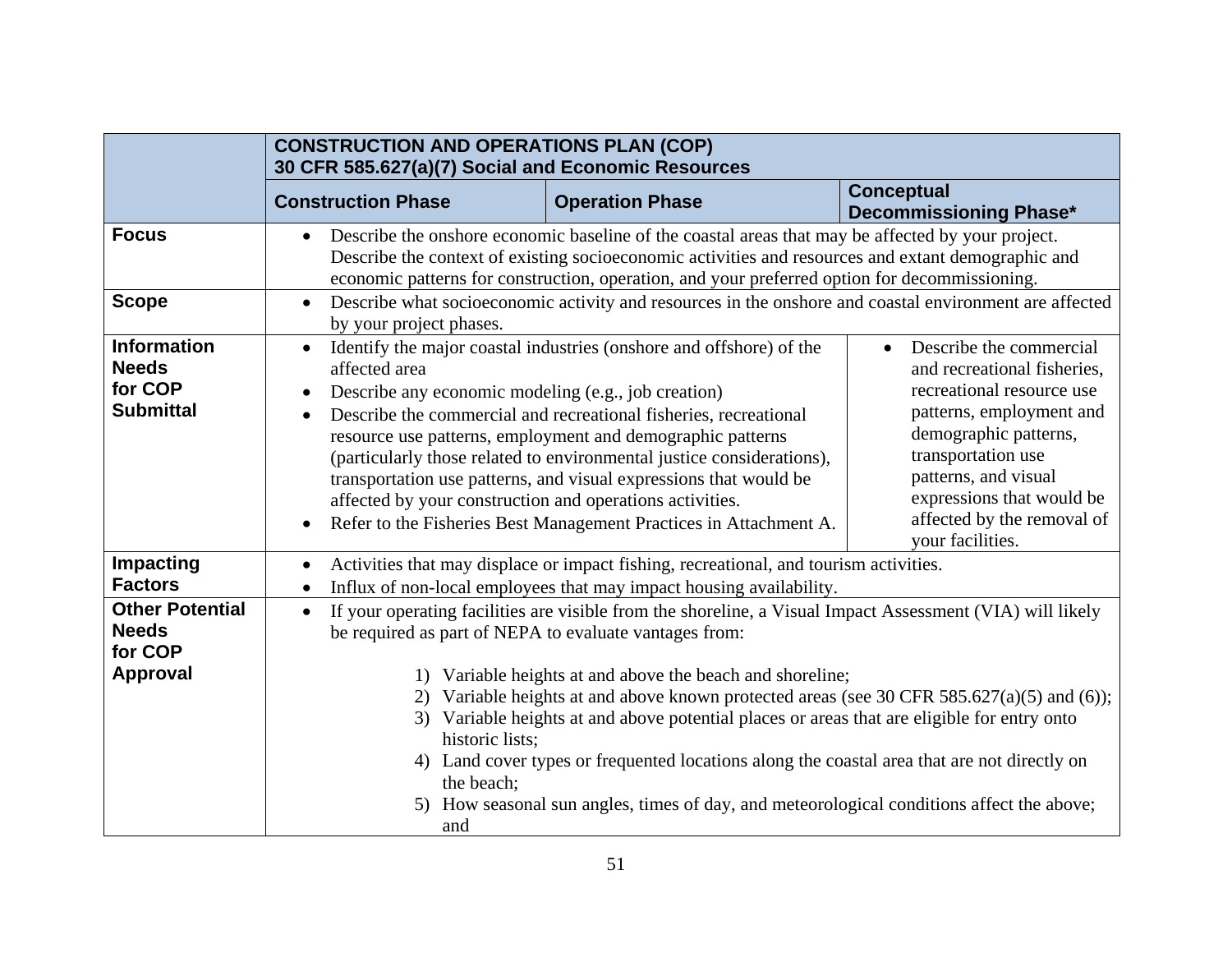|                                                                                              | <b>CONSTRUCTION AND OPERATIONS PLAN (COP)</b><br>30 CFR 585.627(a)(7) Social and Economic Resources                                                                                                            |                        |                                             |  |  |
|----------------------------------------------------------------------------------------------|----------------------------------------------------------------------------------------------------------------------------------------------------------------------------------------------------------------|------------------------|---------------------------------------------|--|--|
|                                                                                              | <b>Construction Phase</b>                                                                                                                                                                                      | <b>Operation Phase</b> | Conceptual<br><b>Decommissioning Phase*</b> |  |  |
|                                                                                              | Describe the potential visual impacts to any coastal prehistoric or historic resources that<br>6)<br>are listed, eligible, or potentially eligible for listing on the National Register of Historic<br>Places. |                        |                                             |  |  |
| <b>Monitoring</b><br><b>(That You</b><br>Propose)                                            | Describe any monitoring activities you propose to undertake for construction and/or operations, as part<br>of your COP proposal.                                                                               |                        |                                             |  |  |
| <b>Environmental</b><br><b>Protection</b><br><b>Measures</b><br><b>(That You</b><br>Propose) | Describe environmental protection measures that are proposed as part of your project that are designed<br>to minimize adverse effects on social and economic resources,                                        |                        |                                             |  |  |
| <b>Presentation of</b><br><b>Results</b>                                                     | Narrative of each topic that includes data information.<br>Summarize in tables and maps where appropriate.                                                                                                     |                        |                                             |  |  |
|                                                                                              |                                                                                                                                                                                                                |                        |                                             |  |  |

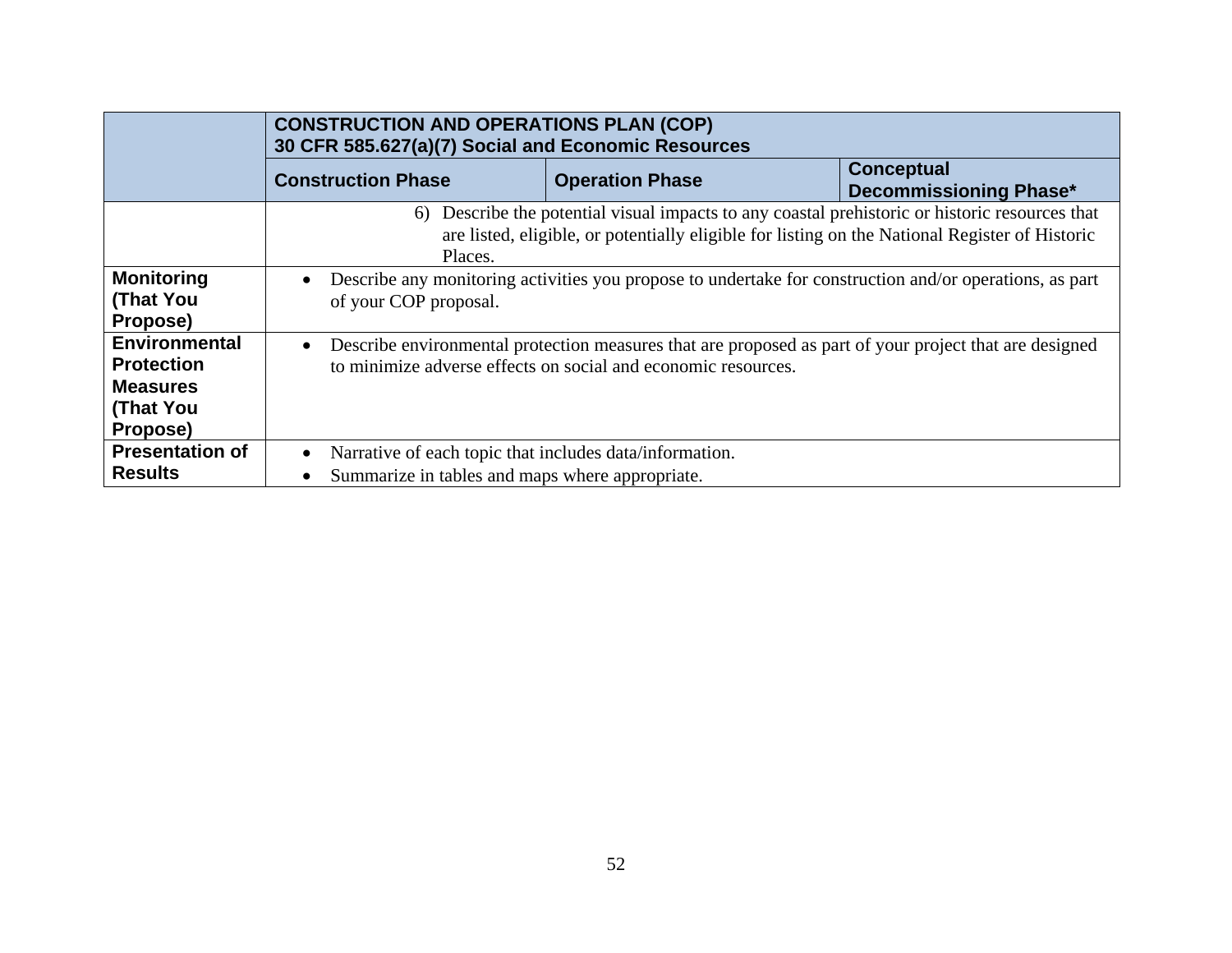|                                                                      | <b>CONSTRUCTION AND OPERATIONS PLAN (COP)</b><br>30 CFR 585.627(a)(8) Coastal and Marine Uses                                                                                                                                                                                                                                                                                                                                                                                                                                                                                                                                                                                                                                                                                                                                                                                                                                                                                    |                        |                                             |  |
|----------------------------------------------------------------------|----------------------------------------------------------------------------------------------------------------------------------------------------------------------------------------------------------------------------------------------------------------------------------------------------------------------------------------------------------------------------------------------------------------------------------------------------------------------------------------------------------------------------------------------------------------------------------------------------------------------------------------------------------------------------------------------------------------------------------------------------------------------------------------------------------------------------------------------------------------------------------------------------------------------------------------------------------------------------------|------------------------|---------------------------------------------|--|
|                                                                      | <b>Construction Phase</b>                                                                                                                                                                                                                                                                                                                                                                                                                                                                                                                                                                                                                                                                                                                                                                                                                                                                                                                                                        | <b>Operation Phase</b> | Conceptual<br><b>Decommissioning Phase*</b> |  |
| <b>Focus</b>                                                         | Describe all known current sea surface, subsurface, and sea bottom uses of state and OCS waters nearest<br>$\bullet$<br>to your proposed project.                                                                                                                                                                                                                                                                                                                                                                                                                                                                                                                                                                                                                                                                                                                                                                                                                                |                        |                                             |  |
| <b>Scope</b>                                                         | Competing uses include points (for example, navigation buoys) and zones (for example, dredge material<br>$\bullet$<br>disposal sites). Describe the point and zoned uses or authorizations of state or OCS air mass and sea<br>surface, subsurface, or sea bottom in the area planned for your project.                                                                                                                                                                                                                                                                                                                                                                                                                                                                                                                                                                                                                                                                          |                        |                                             |  |
| <b>Information</b><br><b>Needs</b><br>for COP<br><b>Submittal</b>    | Describe how the construction and operation of your facilities take account of, are able to co-occur with,<br>$\bullet$<br>or do not interfere with any other authorized use of the OCS (short of the other potential needs for COP<br>approval (below).<br>Map the coastal and marine uses and include commercial or military air ascent or descent corridors.<br>$\bullet$<br>Describe the intensity or seasonality of use.                                                                                                                                                                                                                                                                                                                                                                                                                                                                                                                                                    |                        |                                             |  |
| Impacting<br><b>Factors</b>                                          | Activities that may cause conflict with temporal and seasonal space use by other authorized users of the<br>$\bullet$<br>coastal zone or OCS.                                                                                                                                                                                                                                                                                                                                                                                                                                                                                                                                                                                                                                                                                                                                                                                                                                    |                        |                                             |  |
| <b>Other Potential</b><br><b>Needs</b><br>for COP<br><b>Approval</b> | A geo-referenced (GIS-type) 3-D analysis of your facilities together with all other authorized users of<br>$\bullet$<br>OCS air, or water surface, column, and bottom space in context of temporal or seasonal use pattern may<br>be necessary to illustrate the diverse coastal and marine uses in the area affected by your proposed<br>project.<br>A Navigational Safety Risk Assessment (NSRA) may be required pursuant to (regulation), and will be<br>$\bullet$<br>reviewed by the U.S. Coast Guard to evaluate the following: (1) the impact the offshore energy<br>installation will have on other marine users; and (2) the potential for it to interfere with vessels, aircraft,<br>or other authorized users of the air space and the sea surface, water column, or sea bottom (for example,<br>fisheries). For more information, see (NVIC) 02-07, "Guidance on the Coast Guard's roles and<br>responsibilities for Offshore Renewable Energy Installations (OREI)". |                        |                                             |  |
| <b>Monitoring</b><br>(That You<br>Propose)                           | Describe any monitoring activities you propose to undertake for construction and/or operations, as part of<br>$\bullet$<br>your COP proposal.<br>Refer to the Costal Habitants Best Management Practices in Attachment A.<br>$\bullet$                                                                                                                                                                                                                                                                                                                                                                                                                                                                                                                                                                                                                                                                                                                                           |                        |                                             |  |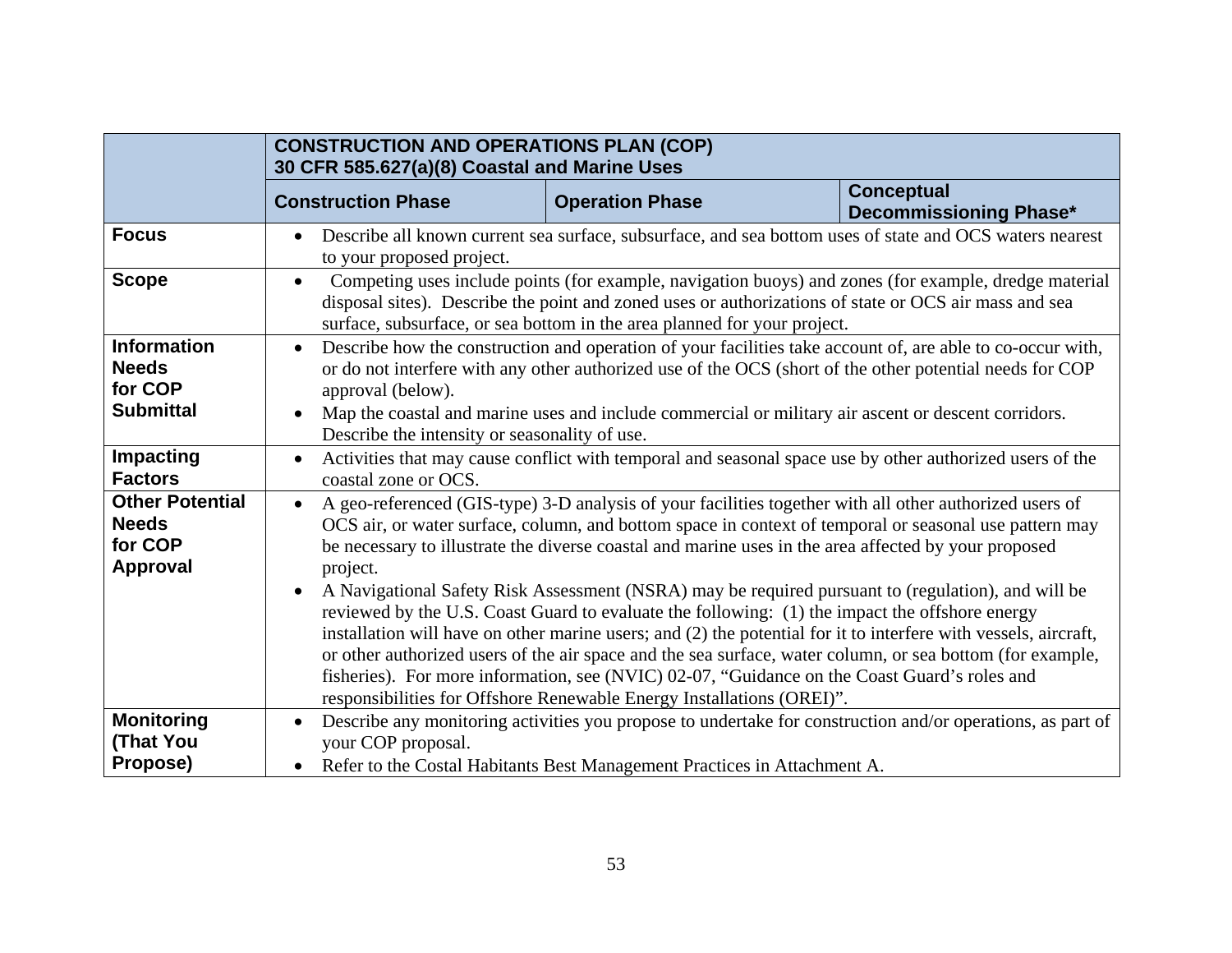|                                                                                       | <b>CONSTRUCTION AND OPERATIONS PLAN (COP)</b><br>30 CFR 585.627(a)(8) Coastal and Marine Uses                                                                |                        |                                                    |  |  |  |
|---------------------------------------------------------------------------------------|--------------------------------------------------------------------------------------------------------------------------------------------------------------|------------------------|----------------------------------------------------|--|--|--|
|                                                                                       | <b>Construction Phase</b>                                                                                                                                    | <b>Operation Phase</b> | <b>Conceptual</b><br><b>Decommissioning Phase*</b> |  |  |  |
| <b>Environmental</b><br><b>Protection</b><br><b>Measures</b><br>(That You<br>Propose) | Describe environmental protection measures that are proposed that are designed to minimize adverse<br>$\bullet$<br>effects on other coastal and marine uses. |                        |                                                    |  |  |  |
| <b>Presentation of</b><br><b>Results</b>                                              | Provide an integrated map(s) and descriptions of extant coastal and marine use patterns defined by<br>intensity and seasonality in your project area.        |                        |                                                    |  |  |  |
|                                                                                       |                                                                                                                                                              |                        |                                                    |  |  |  |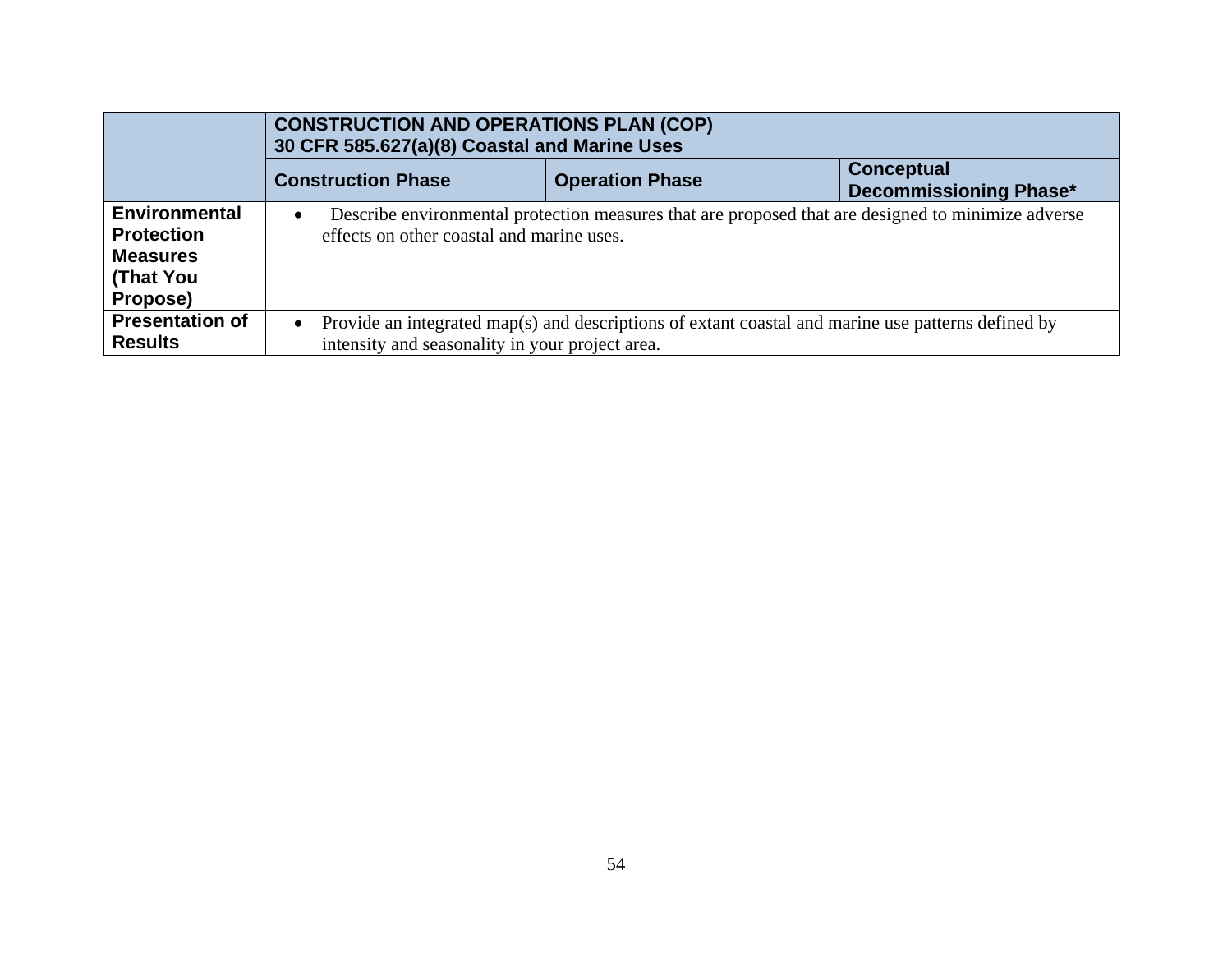|                                                                   | <b>CONSTRUCTION AND OPERATIONS PLAN (COP)</b><br>30 CFR 585.627(a)(9) Consistency Certification                                                                                   |                                                                                                                                                                                                                                                                                                                                                                                                                                                                                                                                                                                                                                                                                                            |                                                                                                                                                                                                                                  |  |  |
|-------------------------------------------------------------------|-----------------------------------------------------------------------------------------------------------------------------------------------------------------------------------|------------------------------------------------------------------------------------------------------------------------------------------------------------------------------------------------------------------------------------------------------------------------------------------------------------------------------------------------------------------------------------------------------------------------------------------------------------------------------------------------------------------------------------------------------------------------------------------------------------------------------------------------------------------------------------------------------------|----------------------------------------------------------------------------------------------------------------------------------------------------------------------------------------------------------------------------------|--|--|
|                                                                   | <b>Construction Phase</b>                                                                                                                                                         | <b>Operation Phase</b>                                                                                                                                                                                                                                                                                                                                                                                                                                                                                                                                                                                                                                                                                     | <b>Conceptual</b><br><b>Decommissioning Phase</b>                                                                                                                                                                                |  |  |
| <b>Focus</b>                                                      | Ensure that lessees and applicants are aware of CZMA requirements stated in the regulation and timing<br>$\bullet$<br>for submittals.                                             |                                                                                                                                                                                                                                                                                                                                                                                                                                                                                                                                                                                                                                                                                                            |                                                                                                                                                                                                                                  |  |  |
| <b>Scope</b>                                                      | State(s) that are affected by your project may require that you receive coastal consistency certification of<br>$\bullet$<br>your project with their state CMP (15 CFR Part 930). |                                                                                                                                                                                                                                                                                                                                                                                                                                                                                                                                                                                                                                                                                                            |                                                                                                                                                                                                                                  |  |  |
| <b>Information</b><br><b>Needs</b><br>for COP<br><b>Submittal</b> | $\bullet$<br>COP may be approved.                                                                                                                                                 | The Consistency Certification needs to be completed before the                                                                                                                                                                                                                                                                                                                                                                                                                                                                                                                                                                                                                                             | Conceptual<br>decommissioning should be<br>included in your consistency<br>certification submittal.<br>Additional consistency<br>certification will be required<br>at the time of the actual<br>decommissioning of a<br>project. |  |  |
| Impacting<br><b>Factors</b>                                       | Listed activities should be conducted in a manner that is consistent with the enforceable policies of each<br>applicable state's CMP.                                             |                                                                                                                                                                                                                                                                                                                                                                                                                                                                                                                                                                                                                                                                                                            |                                                                                                                                                                                                                                  |  |  |
| <b>Other Potential</b><br><b>Needs for COP</b><br><b>Approval</b> | $\bullet$<br>Subpart E.<br>$\bullet$<br>applicable to a <sup><math>\mathsf{COP}.</math></sup><br>certification is listed in 30 CFR 930.58 (a)-(c).<br>$\bullet$                   | Construction and operation activities should be conducted in such a<br>manner to comply with each applicable state's approved CMP.<br>Competitive commercial leases fall under 30 CFR 930, Subpart D,<br>and non-competitive commercial leases fall under 30 CFR 930,<br>The applicant or lessee should ensure that the state(s) have a NOAA-<br>approved CMP that includes the specific review of renewable energy<br>activities on the OCS beyond their coastal zone in order to be<br>For leases under Subpart D, necessary data and information that the<br>applicant shall furnish the state agency along with the consistency<br>For leases under Subpart E, necessary data and information that the | Conceptual<br>$\bullet$<br>decommissioning should<br>demonstrate how activities<br>will be conducted in order<br>to comply with each<br>applicable state's CMP.                                                                  |  |  |